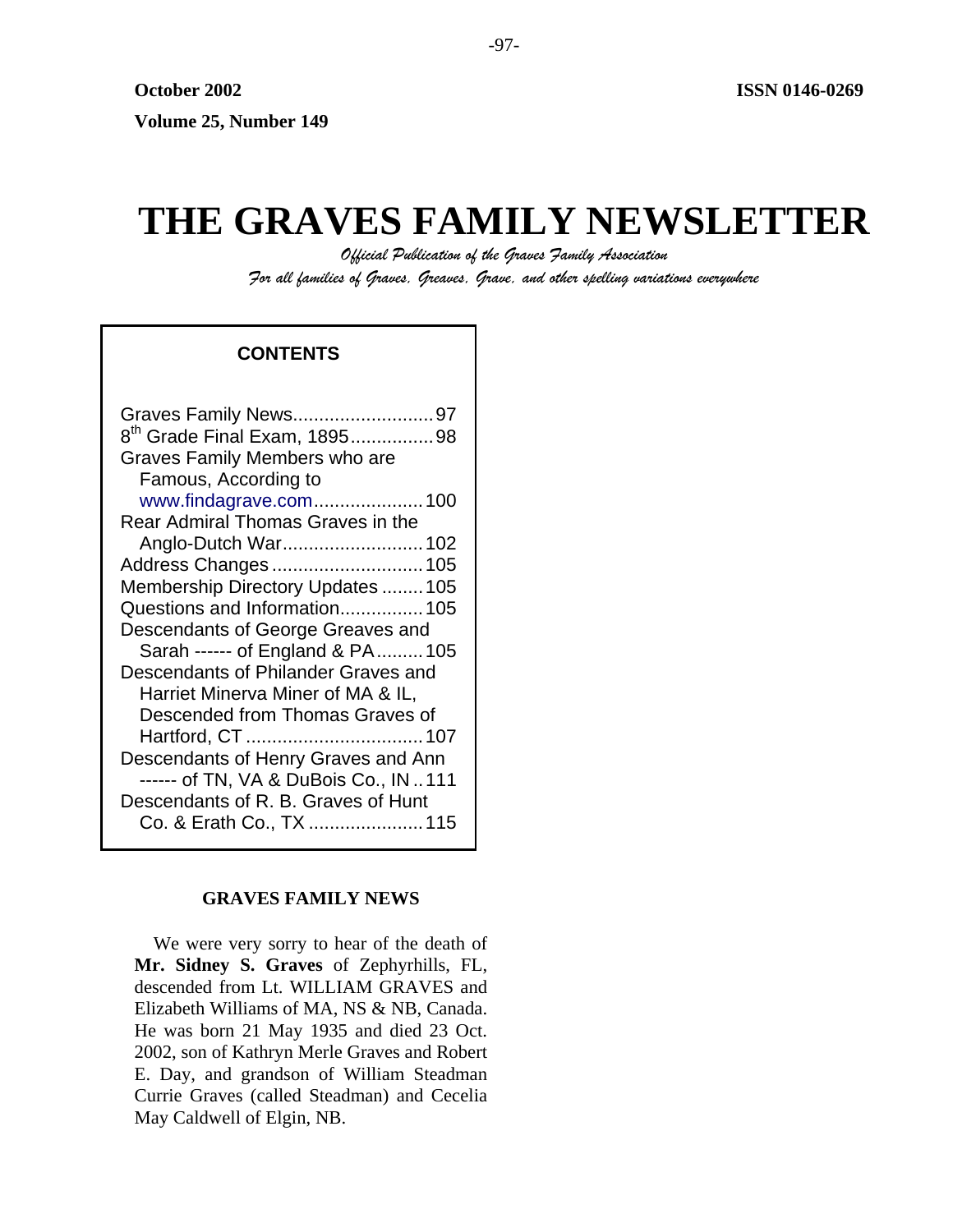Remember when our grandparents, greatgrandparents, and such stated that they only had an 8th grade education? Well, check this out. Could any of us have passed the 8th grade in 1895? (LOOK CLOSELY... THAT'S EIGHTEEN NINETY FIVE)

This is the eighth-grade final exam from 1895 in Salina, KS, USA. It was taken from the original document on file at the Smokey Valley Genealogical Society and Library in Salina, KS, and reprinted by the Salina Journal.

8th Grade Final Exam: Salina, KS -1895 \*\*\*\*\*\*\*\*\*\*\*\*\*\*\*\*\*\*\*\*\*\*\*\*\*\*\*\*\*\*\*\*

Grammar (Time, one hour)

1. Give nine rules for the use of Capital Letters.

2. Name the Parts of Speech and define those that have no Modifications.

3. Define Verse, Stanza and Paragraph.

4. What are the Principal Parts of a verb? Give Principal Parts of lie, play and run. 5. Define Case, Illustrate each Case.

6. What is Punctuation? Give rules for principal marks of Punctuation.

7 - 10. Write a composition of about 150 words and show therein that you understand the practical use of the rules of grammar.

\*\*\*\*\*\*\*\*\*\*\*\*\*\*\*\*\*\*\*\*\*\*\*\*\*\*\*\*\*\*\*\*\*\*\*\*\*\*\*\*\*

Arithmetic (Time, 1.25 hours)

1. Name and define the Fundamental Rules of Arithmetic.

2. A wagon box is 2 ft. deep, 10 feet long, and 3 ft. wide. How many bushels of wheat will it hold?

3. If a load of wheat weighs 3942 lbs., what is it worth at 50cts/bushel, deducting 1050 lbs. for tare?

4. District No. 33 has a valuation of \$35,000. What is the necessary levy to carry on a school seven months at \$50 per month, and have \$104 for incidentals? 5. Find cost of 6720 lbs. coal at \$6.00 per ton.

6. Find the interest of \$512.60 for 8 months and 18 days at 7 percent.

7. What is the cost of 40 boards 12 inches wide and 16 ft. long at \$20 per metre? 8. Find bank discount on \$300 for 90 days (no grace) at 10 percent.

9. What is the cost of a square farm at \$15 per acre, the distance around which is 640 rods?

10. Write a Bank Check, a Promissory Note, and a Receipt.

\*\*\*\*\*\*\*\*\*\*\*\*\*\*\*\*\*\*\*\*\*\*\*\*\*\*\*\*\*\*\*\*\*\*\*\*\*\*\*\*\*\*\*\*

U.S. History (Time, 45 minutes)

1. Give the epochs into which U.S. History is divided.

2. Give an account of the discovery of America by Columbus.

3. Relate the causes and results of the Revolutionary War.

4. Show the territorial growth of the United States.

5. Tell what you can of the history of Kansas.

6. Describe three of the most prominent battles of the Rebellion.

7. Who were the following: Morse,

Whitney, Fulton, Bell, Lincoln, Penn, and Howe?

8. Name events connected with the following dates: 1607, 1620, 1800, 1849, 1865.

\*\*\*\*\*\*\*\*\*\*\*\*\*\*\*\*\*\*\*\*\*\*\*\*\*\*\*\*\*\*\*\*\*\*\*\*\*\*\*\*\*\*\*\*\*\*

Orthography (Time, one hour)

1. What is meant by the following: Alphabet, phonetic, orthography, etymology, syllabication?

2. What are elementary sounds? How classified?

3. What are the following, and give examples of each: Trigraph, subvocals, diphthong, cognate letters, linguals? 4. Give four substitutes for caret 'u.'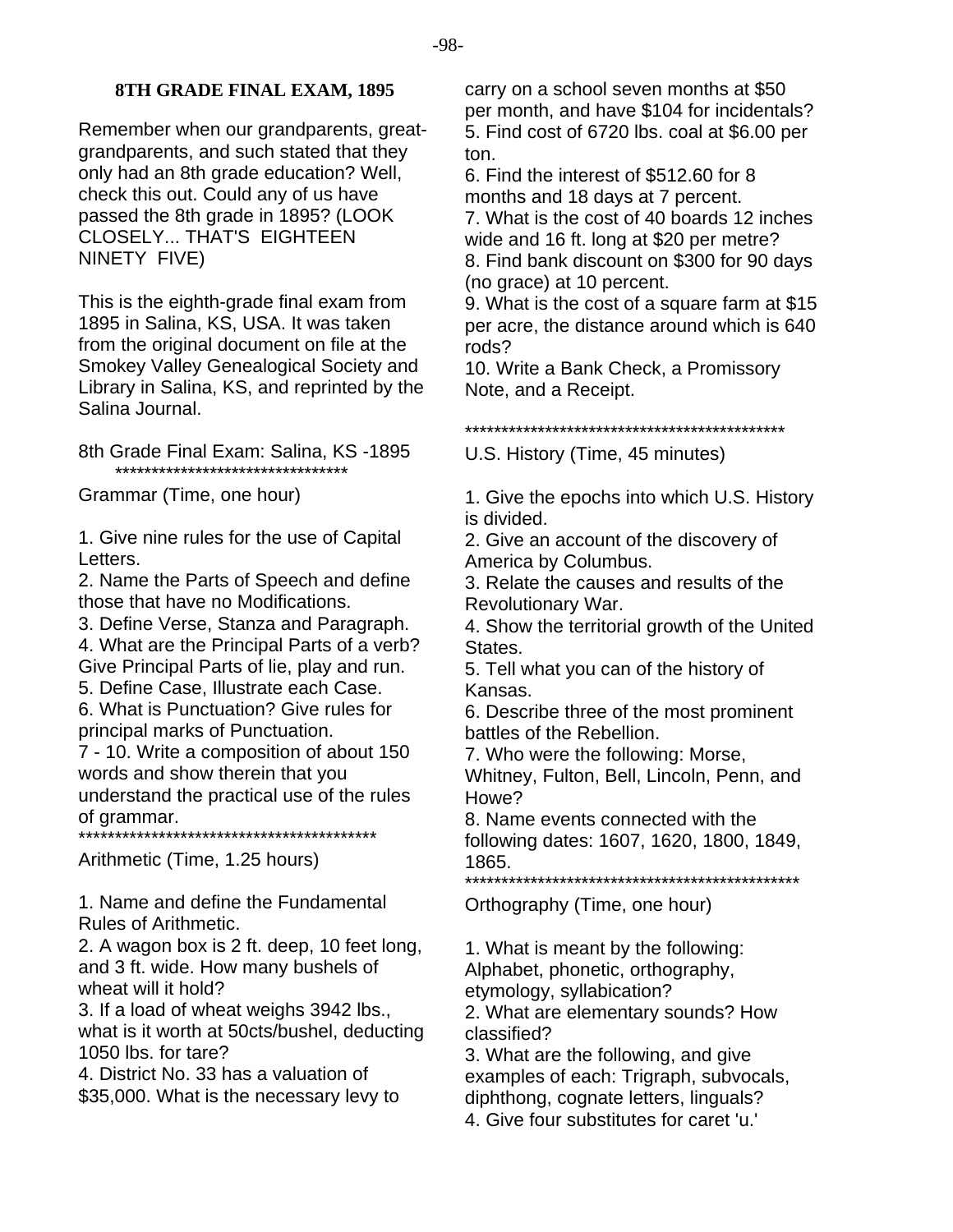5. Give two rules for spelling words with final 'e.' Name two exceptions under each rule.

6. Give two uses of silent letters in spelling. Illustrate each.

7. Define the following prefixes and use in connection with a word: bi, dis, mis, pre, semi, post, non, inter, mono, sup. 8. Mark diacritically and divide into syllables the following, and name the sign that indicates the sound: card, ball, mercy, sir, odd, cell, rise, blood, fare, last. 9. Use the following correctly in sentences: cite, site, sight, fane, fain, feign, vane, vain, vein, raze, raise, rays. 10. Write 10 words frequently mispronounced and indicate pronunciation by use of diacritical marks and by syllabication.

\*\*\*\*\*\*\*\*\*\*\*\*\*\*\*\*\*\*\*\*\*\*\*\*\*\*\*\*\*\*\*\*\*\*\*\*\*\*\*\*\*\*\*\*

Geography (Time, one hour)

1. What is climate? Upon what does climate depend?

2. How do you account for the extremes of climate in Kansas?

3. Of what use are rivers? Of what use is the ocean?

4. Describe the mountains of North America.

5. Name and describe the following: Monrovia, Odessa, Denver, Manitoba, Hecla, Yukon, St. Helena, Juan Fernandez, Aspinwall and Orinoco. 6. Name and locate the principal trade centers of the U.S.

7. Name all the republics of Europe and give the capital of each.

8. Why is the Atlantic Coast colder than the Pacific in the same latitude?

9. Describe the process by which the water of the ocean returns to the sources of rivers.

10. Describe the movements of the earth. Give the inclination of the earth.

Also notice that the exam took six hours to complete. Gives the saying"he only had an 8th grade education" a whole new meaning, doesn't it?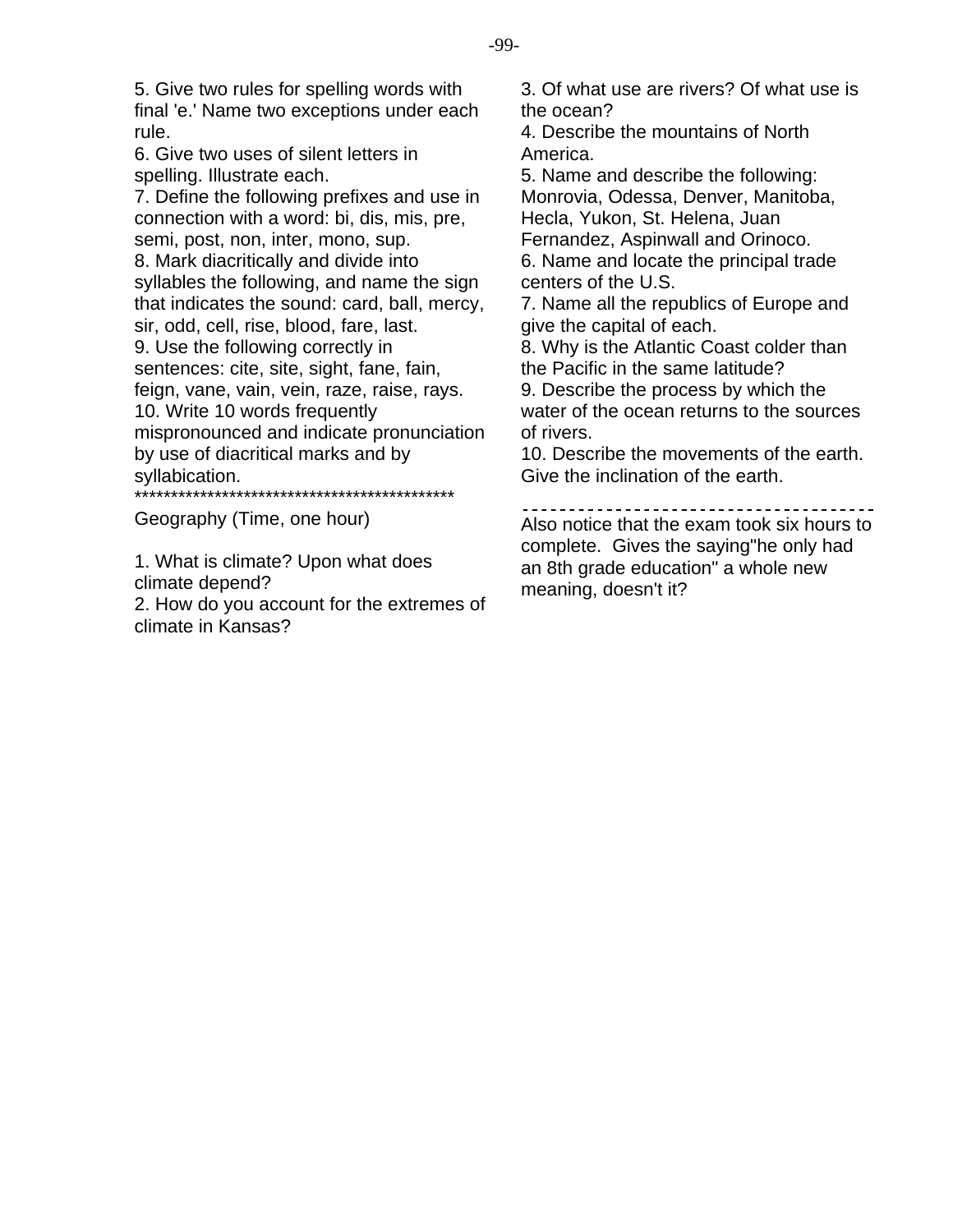## **GRAVES FAMILY MEMBERS WHO ARE FAMOUS, ACCORDING TO**

#### **Memberships:**

**Regular (U.S. & Canada) \$20/year Other countries (air mail) \$30/year Sustaining (U.S. & Canada) \$40/year Other countries (air mail) \$50/year Life (U.S./Canada, no age limit) \$600 one time Foreign memberships must be paid by money order in U.S. dollars. All back issues (1976 present) are available, last year at current price and earlier years at half price.** 

**Newsletter only available to individuals as part of Graves Family Association membership. No charge for queries.** 

#### **Published by:**

**THE GRAVES FAMILY ASSOCIATION 20 Binney Circle, Wrentham, MA 02093, USA Internet Web Site: http://www.gravesfa.org** 

**Newsletter Editor: Kenneth Vance Graves 20 Binney Circle, Wrentham, MA 02093 (508)384-8084 ken.graves@gravesfa.org** 

**Treasurer: Sarah J. Graves, Wrentham, MA sarah.graves@gravesfa.org Director, Internet Web Site: Kenneth Vance Graves** 

**Graves Online List Manager: Marjorie Ferris, Rialto, CA, MBFerris@aol.com** 

**Research Coordinators** 

**Graves of Cambridgeshire, England: Nedra Dickman Brill, CG, 2410 NE 58th Ave., Portland, OR 97213-4002 brillnd@pacifier.com** 

**Rear Admiral Thomas Graves of Charlestown, MA and his Greaves family of Stepney, London, England: Raymond C. Flesher, 313 West Lehow Ave., #24, Englewood, CO 80110-6744, rcflesher@juno.com** 

**Charles Newton Graves (Descended from Rear Admiral Thomas Graves of Charlestown, MA): Janet Craw, HC 4, Box 23B, Payson, AZ 85541-9531, vjcraw@cybertrails.com** 

**Samuel Graves of Lynn, MA: Carol Kenney Graves, 4121 North Koerner Rd., Peoria, IL 61615, ckenney7@aol.com © Graves Family Association, 2001**

#### **WWW.FINDAGRAVE.COM**

• **Graves, Pvt. Charles W** b. March 8, 1893 d. October 5, 1918 Charles W. Graves March 8, 1893- October 5, 1918

The last declared known American victim of World War I. Graves was first buried in France. When his remains were returned to the US in 1922, Graves' name was picked at random from a list of war dead to be buried at Arlington Cemetery as the Known Soldier. His mother however, had him buried in Rome's Antioch cemetery. The citizens of Rome felt that he should be buried at a more honorable site. Graves was moved to Myrtle Hill cemetery after his mother died. More info at http://freepages.military.rootsweb.com/~cacuni thistories/camps\_division\_histories.htm

Cause of death: German artillery shrapnel

Rome, GA. Myrtle Hill cemetery. Near S. Broad and Myrtle St. intersection. Look for the three machine guns on tripods.

Top plaque:

Charles W. Graves Private soldier Born March 8, 1893 Enlisted August 16, 1917 Company M-117 infantry 5th Tennessee regiment 30th division Killed on the Hindenburg line October 5, 1918 near Nuroy, France

#### Bottom plaque:

The last of the nation's dead To return to his native soil This body was honored By the government of The United States of America As representative of Its known dead In the World War (bio by: [Victor Beitzel](http://www.findagrave.com/cgi-bin/fg.cgi?page=mr&MRid=954)) [Myrtle Hill Cemetery](http://www.findagrave.com/cgi-bin/famousSearch.cgi?mode=cemetery&FScemeteryid=35695), [Rome](http://www.findagrave.com/cgi-bin/famousSearch.cgi?mode=city&FScityid=34696), [Floyd County,](http://www.findagrave.com/cgi-bin/famousSearch.cgi?mode=county&FScountyid=439) [Georgia](http://www.findagrave.com/cgi-bin/famousSearch.cgi?mode=state&FSstateid=12), [USA](http://www.findagrave.com/cgi-bin/famousSearch.cgi?mode=country&FScountryid=4)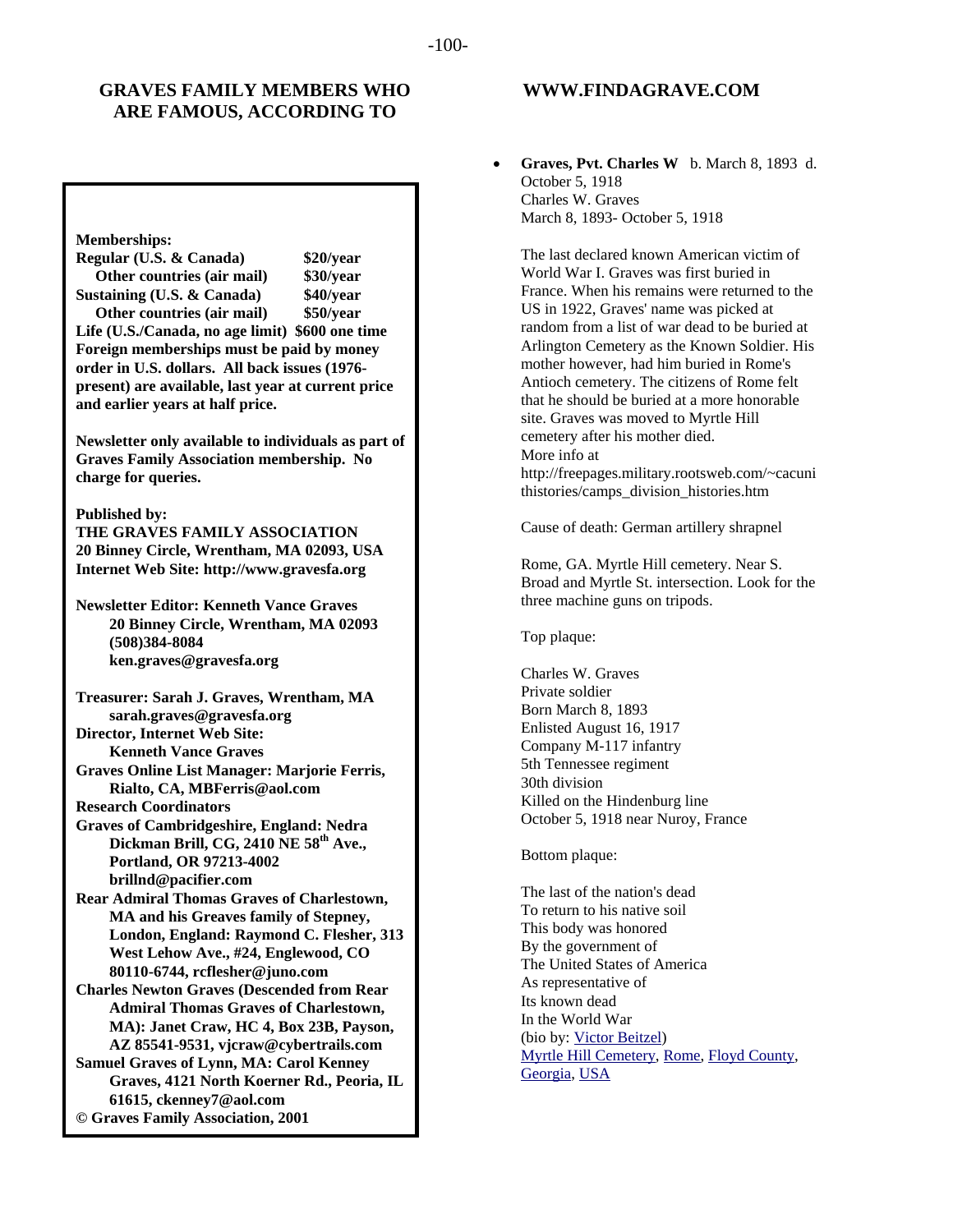- **Graves, Curtis Allan** b. February 10, 1943 d. June 8, 1967 Crewman on the U.S.S. Liberty that was attacked by Israeli warplanes and gun boats on June 8, 1967. [Arlington National Cemetery,](http://www.findagrave.com/cgi-bin/famousSearch.cgi?mode=cemetery&FScemeteryid=49269) [Arlington](http://www.findagrave.com/cgi-bin/famousSearch.cgi?mode=city&FScityid=149119)  [\(Arlington County\)](http://www.findagrave.com/cgi-bin/famousSearch.cgi?mode=city&FScityid=149119), [Arlington County](http://www.findagrave.com/cgi-bin/famousSearch.cgi?mode=county&FScountyid=2809), [Virginia,](http://www.findagrave.com/cgi-bin/famousSearch.cgi?mode=state&FSstateid=48) [USA](http://www.findagrave.com/cgi-bin/famousSearch.cgi?mode=country&FScountryid=4) Plot: Section 67 lot 3773 map grid DD/13
- **Graves, Dexter** b. 1789 d. 1844 The Graves family was one of Chicago's earliest settlers, arriving from Ohio in 1831. Note the most appropriate sculpture for the family name. The bronze is by the famous Lorado Taft and is called 'Eternal Silence.' He married Olive Kendall in 1818. Dexter was a son of Charles Graves and his first wife Lucy Brown, and was a seventh generation descendant of Thomas Graves who settled in Hartford, CT in 1645. Dexter lived in Norwich, Chenango Co., NY, and in Ashtabula Co., OH. His son Henry Graves was one of the richest men in Chicago. More information about Dexter and his ancestry can be found on the Graves Family Association website at http://www.gravesfa.org. (Bio by Ken Graves)

[Graceland Cemetery,](http://www.findagrave.com/cgi-bin/famousSearch.cgi?mode=cemetery&FScemeteryid=105864) [Chicago](http://www.findagrave.com/cgi-bin/famousSearch.cgi?mode=city&FScityid=41038), [Cook County](http://www.findagrave.com/cgi-bin/famousSearch.cgi?mode=county&FScountyid=705), [Illinois,](http://www.findagrave.com/cgi-bin/famousSearch.cgi?mode=state&FSstateid=16) [USA](http://www.findagrave.com/cgi-bin/famousSearch.cgi?mode=country&FScountryid=4)

- **[Graves, Gilbert](http://www.findagrave.com/cgi-bin/fg.cgi?page=gr&GRid=19480)** b. 1903 d. 1924 He was Murray State University's star football player. In 1924, he suffered head injuries during a football game, and died the next day. As a result of his death, the harder football helmets that are used today were designed. Gilbert Graves drive in Murray,Kentucky is named for him. (bio by: [Tim Crutchfield](http://www.findagrave.com/cgi-bin/fg.cgi?page=mr&MRid=815)) Cause of death: head injuries [Murray City Cemetery](http://www.findagrave.com/cgi-bin/famousSearch.cgi?mode=cemetery&FScemeteryid=75260), [Murray,](http://www.findagrave.com/cgi-bin/famousSearch.cgi?mode=city&FScityid=52443) [Calloway](http://www.findagrave.com/cgi-bin/famousSearch.cgi?mode=county&FScountyid=1006)  [County,](http://www.findagrave.com/cgi-bin/famousSearch.cgi?mode=county&FScountyid=1006) [Kentucky,](http://www.findagrave.com/cgi-bin/famousSearch.cgi?mode=state&FSstateid=19) [USA](http://www.findagrave.com/cgi-bin/famousSearch.cgi?mode=country&FScountryid=4)
- **[Graves, Henry](http://www.findagrave.com/cgi-bin/fg.cgi?page=gr&GRid=10561)** b. 1806 d. 1892 Printer, founded Illustrated London news. [Highgate Cemetery \(West\)](http://www.findagrave.com/cgi-bin/famousSearch.cgi?mode=cemetery&FScemeteryid=638895), [Highgate, London,](http://www.findagrave.com/cgi-bin/famousSearch.cgi?mode=city&FScityid=403992) [England](http://www.findagrave.com/cgi-bin/famousSearch.cgi?mode=country&FScountryid=5)
- **[Graves, Jesse P.](http://www.findagrave.com/cgi-bin/fg.cgi?page=gr&GRid=11629)** b. 1895 d. 1954 2-time Indiana State Basketball Champion. Teamed with All-State teammate (and subsequent collegiate All-American) to help tiny Wingate High School win state titles in 1913 and 1914.ÊWas also a 2-time selectee to

the Indiana High School All-State team during each of Wingate's championship seasons. [Greenlawn Cemetery](http://www.findagrave.com/cgi-bin/famousSearch.cgi?mode=cemetery&FScemeteryid=85212), [Darlington,](http://www.findagrave.com/cgi-bin/famousSearch.cgi?mode=city&FScityid=45296) [Montgomery County](http://www.findagrave.com/cgi-bin/famousSearch.cgi?mode=county&FScountyid=845), [Indiana](http://www.findagrave.com/cgi-bin/famousSearch.cgi?mode=state&FSstateid=17), [USA](http://www.findagrave.com/cgi-bin/famousSearch.cgi?mode=country&FScountryid=4)

- **[Graves, John Earl](http://www.findagrave.com/cgi-bin/fg.cgi?page=gr&GRid=5942742)** b. May 16, 1927 d. April 27, 2001 Information officer for the United States Department of State. One of the 52 Americans held hostage by Iran from 1979 to 1981 (bio by: [Erik Lander](http://www.findagrave.com/cgi-bin/fg.cgi?page=mr&MRid=503045)) [Cremated,](http://www.findagrave.com/cgi-bin/famousSearch.cgi?mode=cemetery&FScemeteryid=1066577) [District of Columbia,](http://www.findagrave.com/cgi-bin/famousSearch.cgi?mode=county&FScountyid=312) [District Of](http://www.findagrave.com/cgi-bin/famousSearch.cgi?mode=state&FSstateid=9)  [Columbia](http://www.findagrave.com/cgi-bin/famousSearch.cgi?mode=state&FSstateid=9), [USA](http://www.findagrave.com/cgi-bin/famousSearch.cgi?mode=country&FScountryid=4)
- **[Graves, John T.](http://www.findagrave.com/cgi-bin/fg.cgi?page=gr&GRid=9903)** b. 1842 d. 1950 John T. Graves was a member of Confederate General Joseph Shelby's Iron Brigade. Graves died at the Confederate Soldiers home at Higginsvile MO at age 107. As indicated by his marker, he was "The Last of Shelby's Men", and the end of an era in MO. After his death the Confederate Soldiers home was torn down, there were no more Confederate Soldiers. A few wives of Confederate Soldiers still living were relocated to other accommodations. One of three confederate soldiers in this cemetery who lived to be more than 100 years old. (bio by: [Bill Walker\)](http://www.findagrave.com/cgi-bin/fg.cgi?page=mr&MRid=656) [Confederate Cemetery](http://www.findagrave.com/cgi-bin/famousSearch.cgi?mode=cemetery&FScemeteryid=304493), [Higginsville,](http://www.findagrave.com/cgi-bin/famousSearch.cgi?mode=city&FScityid=77421) [Lafayette](http://www.findagrave.com/cgi-bin/famousSearch.cgi?mode=county&FScountyid=1450)  [County](http://www.findagrave.com/cgi-bin/famousSearch.cgi?mode=county&FScountyid=1450), [Missouri](http://www.findagrave.com/cgi-bin/famousSearch.cgi?mode=state&FSstateid=26), [USA](http://www.findagrave.com/cgi-bin/famousSearch.cgi?mode=country&FScountryid=4)
- **[Graves, Ora](http://www.findagrave.com/cgi-bin/fg.cgi?page=gr&GRid=9713)** b. July 26, 1896 d. September 28, 1961

US Navy seaman awarded the Medal of Honor for extraordinary heroism on 23 July 1917, while on board the USS Pittsburgh. A 3-inch saluting charge exploded and he was blown to the deck, but soon recovered only to find burning waste on the deck, which he put out, knowing there was more powder there that might explode.

[Fort Rosecrans National Cemetery,](http://www.findagrave.com/cgi-bin/famousSearch.cgi?mode=cemetery&FScemeteryid=7978) [San Diego,](http://www.findagrave.com/cgi-bin/famousSearch.cgi?mode=city&FScityid=20136) [San Diego County,](http://www.findagrave.com/cgi-bin/famousSearch.cgi?mode=county&FScountyid=219) [California,](http://www.findagrave.com/cgi-bin/famousSearch.cgi?mode=state&FSstateid=6) [USA](http://www.findagrave.com/cgi-bin/famousSearch.cgi?mode=country&FScountryid=4) Plot: Section W Grave 1208 GPS coordinates: 32.41126, -117.14705 (hddd.dddd)

• **[Graves, Teresa](http://www.findagrave.com/cgi-bin/fg.cgi?page=gr&GRid=6877177)** b. January 10, 1949 d. October 10, 2002 Motion picture and television actress. Ms. Graves was the star of the TV show "Get Christie Love" in the 1970s. She began her career as a singer, later turning to acting. She appeared regulary on "Rowan and Martin's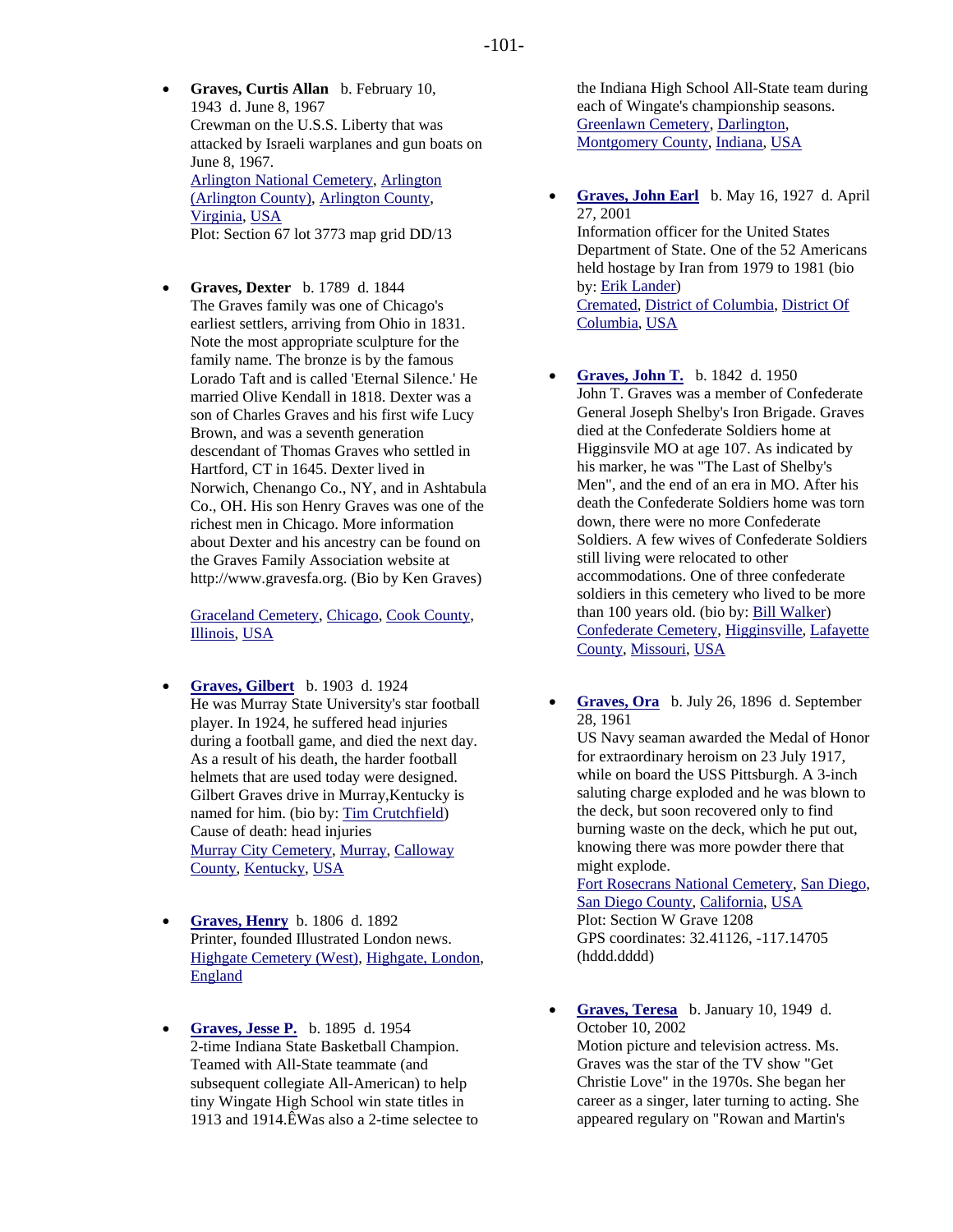Laugh-In" in 1969 and 1970. She had supporting roles in "Vampira," "Black Eye," and "That Man Bolt." She eventually gave up her career in acting to devote her time to religion.

#### [Unknown](http://www.findagrave.com/cgi-bin/famousSearch.cgi?mode=disposition&FSdisposition=Unknown)\*

\*Editor's note: Find A Grave is currently seeking additional burial information for this individual. Please [email us](mailto:AJMarik@findagrave.com) with any updates you may have. Thank you!

- **[Graves, Waller W](http://www.findagrave.com/cgi-bin/fg.cgi?page=gr&GRid=5799930)** b. December 17, 1860 d. June 17, 1928 [Oak Hill Cemetery,](http://www.findagrave.com/cgi-bin/famousSearch.cgi?mode=cemetery&FScemeteryid=30591) [Butler \(Bates County\)](http://www.findagrave.com/cgi-bin/famousSearch.cgi?mode=city&FScityid=76074), [Bates County,](http://www.findagrave.com/cgi-bin/famousSearch.cgi?mode=county&FScountyid=1403) [Missouri](http://www.findagrave.com/cgi-bin/famousSearch.cgi?mode=state&FSstateid=26), [USA](http://www.findagrave.com/cgi-bin/famousSearch.cgi?mode=country&FScountryid=4)
- **[Graves, William Sidney](http://www.findagrave.com/cgi-bin/fg.cgi?page=gr&GRid=13051)** b. March 27, 1940 d. 1940 Commanded the Siberian Expedition 1918- 1920, Author wrote "America's Siberian Adventure" published in 1931 and reprinted in 1971 [Arlington National Cemetery,](http://www.findagrave.com/cgi-bin/famousSearch.cgi?mode=cemetery&FScemeteryid=49269) [Arlington](http://www.findagrave.com/cgi-bin/famousSearch.cgi?mode=city&FScityid=149119)  [\(Arlington County\)](http://www.findagrave.com/cgi-bin/famousSearch.cgi?mode=city&FScityid=149119), [Arlington County](http://www.findagrave.com/cgi-bin/famousSearch.cgi?mode=county&FScountyid=2809), [Virginia,](http://www.findagrave.com/cgi-bin/famousSearch.cgi?mode=state&FSstateid=48) [USA](http://www.findagrave.com/cgi-bin/famousSearch.cgi?mode=country&FScountryid=4) Plot: Section3 Lot 4177-C-SS map grid U/16
- **[Grieve, Harold](http://www.findagrave.com/cgi-bin/fg.cgi?page=gr&GRid=11540)** b. February 1, 1901 d. November 3, 1993 Motion Picture art director, more notably known for being the husband of silent-screen star [Jetta Goudal.](http://www.findagrave.com/cgi-bin/fg.cgi?page=gr&GRid=11456) (bio by: [A.J. Marik](http://www.findagrave.com/cgi-bin/fg.cgi?page=mr&MRid=1003)) [Forest Lawn Memorial Park \(Glendale\)](http://www.findagrave.com/cgi-bin/famousSearch.cgi?mode=cemetery&FScemeteryid=7974), [Glendale \(Los Angeles County\)](http://www.findagrave.com/cgi-bin/famousSearch.cgi?mode=city&FScityid=17567), [Los Angeles](http://www.findagrave.com/cgi-bin/famousSearch.cgi?mode=county&FScountyid=201)  [County,](http://www.findagrave.com/cgi-bin/famousSearch.cgi?mode=county&FScountyid=201) [California,](http://www.findagrave.com/cgi-bin/famousSearch.cgi?mode=state&FSstateid=6) [USA](http://www.findagrave.com/cgi-bin/famousSearch.cgi?mode=country&FScountryid=4) Plot: Great Mausoleum, Sanctuary of the Angels, C-14387 (private room)

## **REAR ADMIRAL THOMAS GRAVES IN THE ANGLO-DUTCH WAR**

The following information was extracted and submitted by Mr. Larry Kline, 122 South Michigan Ave., Suite 1220, Chicago, IL 60603 (lkline@hoogendoorntalbot.com).

## **Excerpts from** *Letters and Papers Relating to the First Dutch War, 1652-*

*165***4, edited by Samuel Rawson Gardiner, The Navy Records Society, Six Volumes, 1899-1920, relating to Thomas Graves.** 

## **Volume I**

Page 257, Order of the Council of State, May 31/June 9, 1652:

...Captain Young was appointed captain of the Worcester, and Captain Graves to command the President, which Young commanded before, and to desire him to give frequent intelligence of the state of the fleet and of the motion of the enemy, and to acquaint him that the note mentioned to be enclosed in his letter came not.

[It was the actions of Captain Anthony Young, while in command of the President,

that just a few weeks before had precipitated the onset of the war with the First Anglo-Dutch

War.]

## **Volume II**

Page 134, Letter from General Blake to the Council of State, August 26/September 5, 1652:

I have dispatched away the Convertine, President, Dragon, Convert, Sampson, and

Golden Dove to reinforce Sir G. Ayscue, whilst we were beating up to the westward.

Page 238, Vice-Admiral Penn's Account of

Occurrences from September 15-18, 1652: I sent Capt. Howett in the Foresight, and Capt. Graves in the President, frigates, to ply to windward, to discover them [the Dutch] and

#### bring intelligence. **Volume III**

Page 142, Colonel Sydenham to the President of the Council, December 8/18,

1652: Here are in the Roads [at Portsmouth] nine of the State's ships, viz., the President,

Ruby, the Portsmouth, the Pearl, the Success, the Falmouth frigate, the Tenth Whelp, and the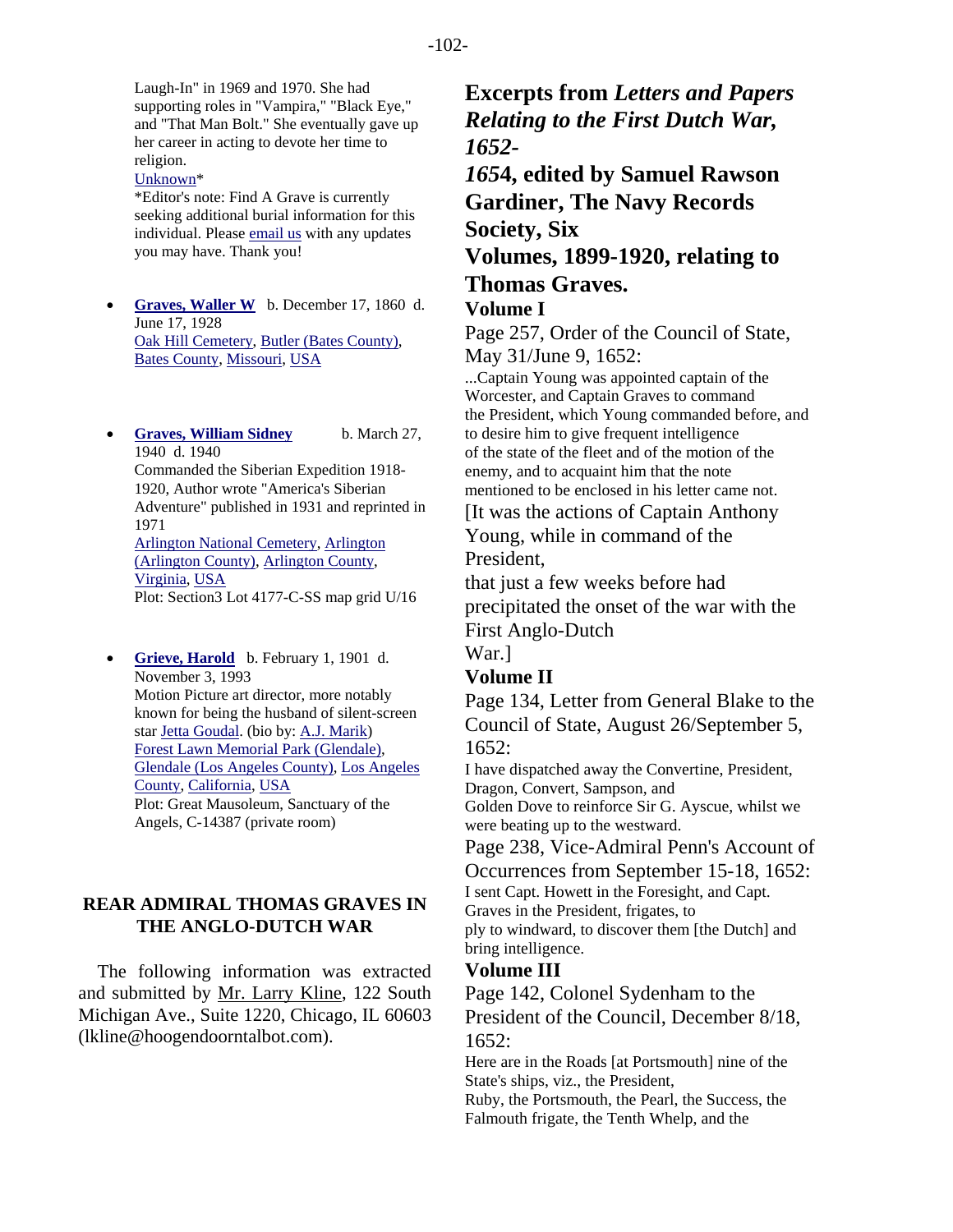Providence, and one frigate more....

Page 301, Captain Francis Willoughby to the Admiralty Committee, December 23/January

#### 2, 1652/3:

There is also in the road [at Portsmouth] the President, which is something out of repair, having been out thirteen months; the men, being in want of clothes to make them fit for service, are very unwilling, but I hope to prevail with them to go out to-morrow, also for five or six days to lie about the Isle of Wight to the like purpose as above said [to provide.information to merchant ships as to the "posture of the Dutch"], upon promise of some pay

when they come in, they having much need.

Page 309, Captain Francis Willoughby to Council of State, December 27/January 6, 1652/3:

The President is this day come into harbor, and her men ["her men" being the editor's

conjecture, the original manuscript being torn] are at the same point for money *[i.e*., at the

same point as the men of the *Pear*l], having been out thirteen months. I humbly entreat they

might have some encouragement that way.

Page 311, Captain Francis Willoughby to the Admiralty Committee, December

#### 27/January

6, 1652/3:

The President's men (their ship being foul) would not stir forth, especially needing money,

having 13 months' pay due to them, so that I am forced to call her in to tallow and fit, she being much out of order.

Page 336, Captain Francis Willoughby to the Navy Commissioners, January 1/11,  $1652/3$ :

The clerk of the survey complains that he hath writ for the survey books and supplies of the

Providence, Pearl, Tenth Whelp, and President, but can receive none, which puts an

obstruction in his business. Be pleased to order their sending down by the first.

The Pearl is now tallowed; her men have been out eighteen months, want their money, and will not stir till they have it; no more will the President's men. Pray think of paying them that the ships may not lie in the harbor useless.

Page 372, Captain Francis Willoughby to the Admiralty Committee, January 12/22, 1652/3:

The purser of the President frigate is dead this day. The steward also, as he is pre-sented to me, is an undeserving man and the captain is very solicitous to have those that are honest in that and every other employment. Be pleased therefore to appoint some honest men to attend to that charge. The President and Portsmouth frigates being of the fourth rate have a lieutenant allowed them by the last establishment. The captains of the said frigates present two men who, to their knowledge, are able and honest. Their names are William Whitehorne for the President, and Tho. Watts for the Portsmouth. It is their request to me to present them to your Honours and mine in their behalf that they may be established upon them by a commission for that purpose, or what other way your Honours shall please to appoint, all which I leave to your Honours' consideration....

Page 438, Captain Francis Willoughby to the Admiralty Committee, February 5/15, 1652/3:

I received your Honours' order ... about sending a frigate to Jersey as a convoy for money, which I shall appoint so soon as the Portsmouth comes from sea (she and the Pearl

going out on Friday last) or as soon as the President is ready, which will be in 3 or 4 days, we

having no other frigate fit as present..**Volume IV**  Page 20, containing a listing of ships, shows the President as being 590 tons,

carrying 42

guns, and commanded by —— Graves

[most of the other captains have both a first and a last

name shown].

Page 88, A Letter From Aboard the

Waterhound, February 21/March 3, 1652/3 [reporting

on the Battle of Portland]:

On the Lord's Day [Sunday, February 20] the President frigate (but I know not how it happened) carried all their masts by the board, but not by the enemy.

[Sunday was the last day of a three-day engagement between the English and Dutch fleets.]

Page 93, A Letter From Aboard the Triumph, February 21/March 3, 1652/3 [referring to the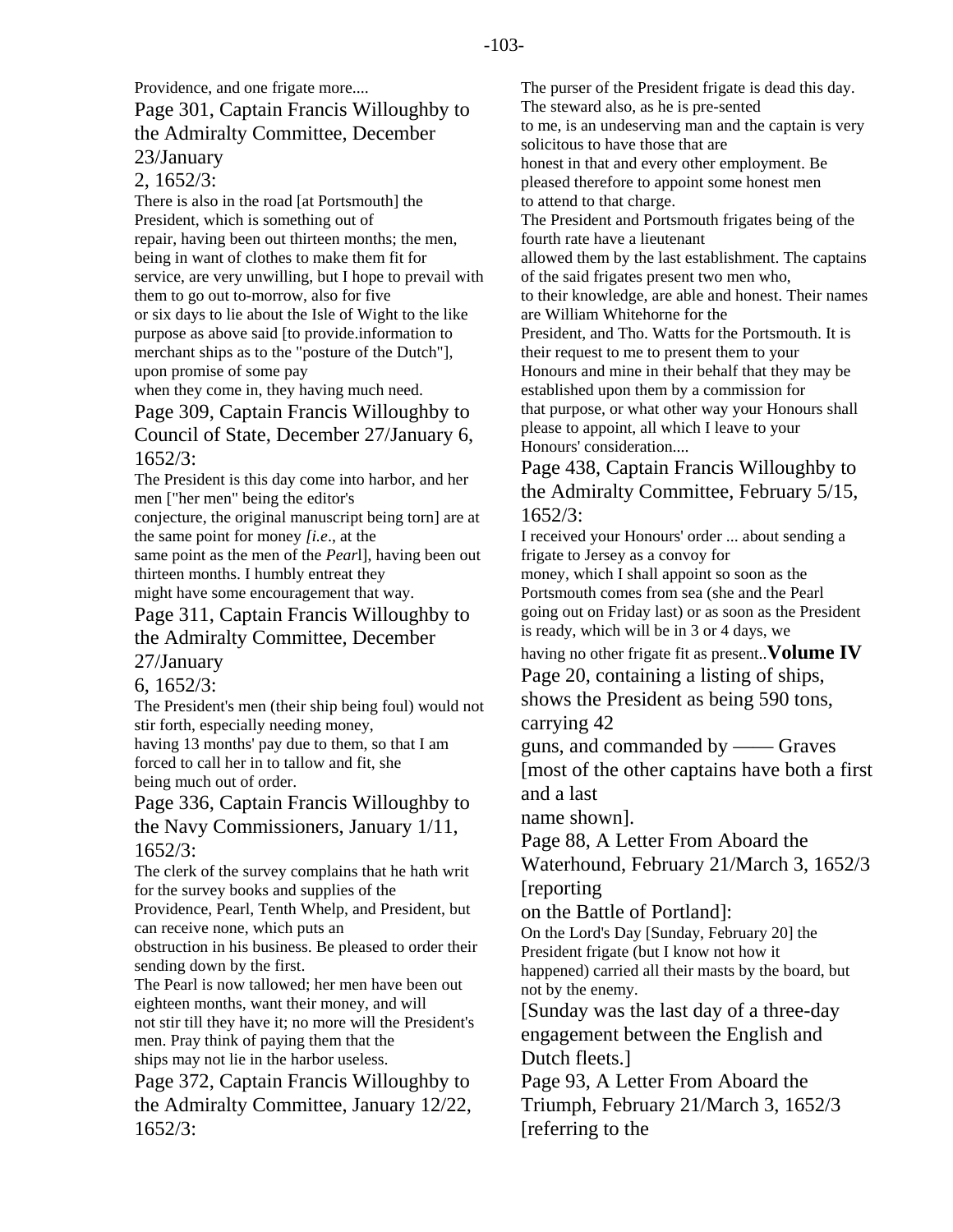## same battle]:

Captain Lawson took a lusty great ship by boarding, but it was with some loss; Captain Martin [of the Diamond] did the same by another, and Captain Graves [of the President] the same by another; so that we have gotten some of their ships, and our enemies will find that they have lost many.

## Page 113, J. Pitson to Colonel Whetham, February 22/March 4, 1652/3 [again referring to

## the same battle]:

Our fleet is come part in our sight in St. Helen's road, and the rest at hand, but I suppose you have a more particular account of the fight, and condition of both than I can give, for we have nothing as yet but by Captain Graves, who is come in a prize; he came off the fleet on the Lord's day, toward night, and can give no great account but that the fight continued until the Lord's day, at night, which was the hottest fight of all. It seems by him that our damage is great, both in our ships and loss of men, but he is confident that theirs must be treble of ours, but cannot particularise any of either side, he knows of no ship of ours lost or sunk more than the Samson.... He [Graves] saith that our great ships are very much shaken by the Friday's fight, when they had the windward and we being to leeward; if God would have suffered them, they might have spoiled our fleet if they had fallen in upon us, whereas they did but come up and fire, and bear off.

## Page 115, Captain F. Willoughby to Admiralty Committee, February 22,/March 4, 1652/3:

A more particular account than what I am able to give (I hope before this time) is come to your Honours' hands; only this, Capt. Graves, in the President frigate, hath taken a Dutch man-of-war of about 500 tons and 30 guns and brought her thither, concerning which, as also the Rear-Admiral formerly sent in, I would desire to know your Honours' pleasure, whether they shall be fitted out to sea.

## Page 278, A List of Ships, March 30/April

9, 1653:.Portsmouth: A list of the Ships that sailed out of the Road under the command of Vice-Admiral Penn the 30 th March, 1653:

Andrew, 350 men allowed, 56 guns, Capt. Wm. Graves

Page 282, Letter from the Generals [Deane and Monck], March 30/February 9, 1653:

We are forced to remove many men out of the ships here behind, to man the Andrew and divers other ships now with Vice-Admiral Penn.... Page 392, Extracts From [Sir Joseph] Jordan's Journal, March 29 - April 30/April 8 - May

## 10, 1653:

April 1 — Went aboard the Admiral [Penn], who, with the fleet, endeavored to get to sea, but calms and the wind southerly prevented. A council was held how to order the fleet and how the lame merchant ships and prizes might with the most security be conducted eastward.

General Deane came aboard Admiral Penn, and it was ordered I should be Vice-Admiral and Captain Greaves [Graves] Rear-Admiral to him.

## **Volume V**

Page 19: Rear Admiral Graves is referred to as Thomas Graves.

Page 352, Edmund Thomson to Admiralty Committee, August 1/11, 1653 [referring to the

Battle of Scheveningen (or the Texel), the last major engagement of the First Anglo-Dutch

War]:

Our loss of ships is only one, and one fire-ship, but masts, yards, sails, rigging much torn.

Captain Graves is dead, Captain Coles, Captain Tallar, and Captain Newman with one or two more. We hear not of many men slain in the fleet, considering such a hot dispute, as never was in the world before.

Page 373, [Theoph.] Sacheverell to N.C., August 2/12, 1653 [referring to the same battle]:

We lost 500 to 600 men of which there were six or seven captains, Capt. Graves of the

Andrew, Capt. Taylor, Capt. Cox, etc. and about six or seven captains more wounded and 500 or 600 seamen wounded.

Page 408, Beverning and Van De Peer to Adrain Van Hoog, August 19/29, 1653 [again

referring to the same battle]:

The last encounter came and arrived here 122 or 123 ships, and as we can learn out of the

several captains there were seven or eight of those

ships lost. The fire also had taken hold of

Vice-Admiral Penn, Andrews *[si*c], and the Triumph, but was quenched again by the assistance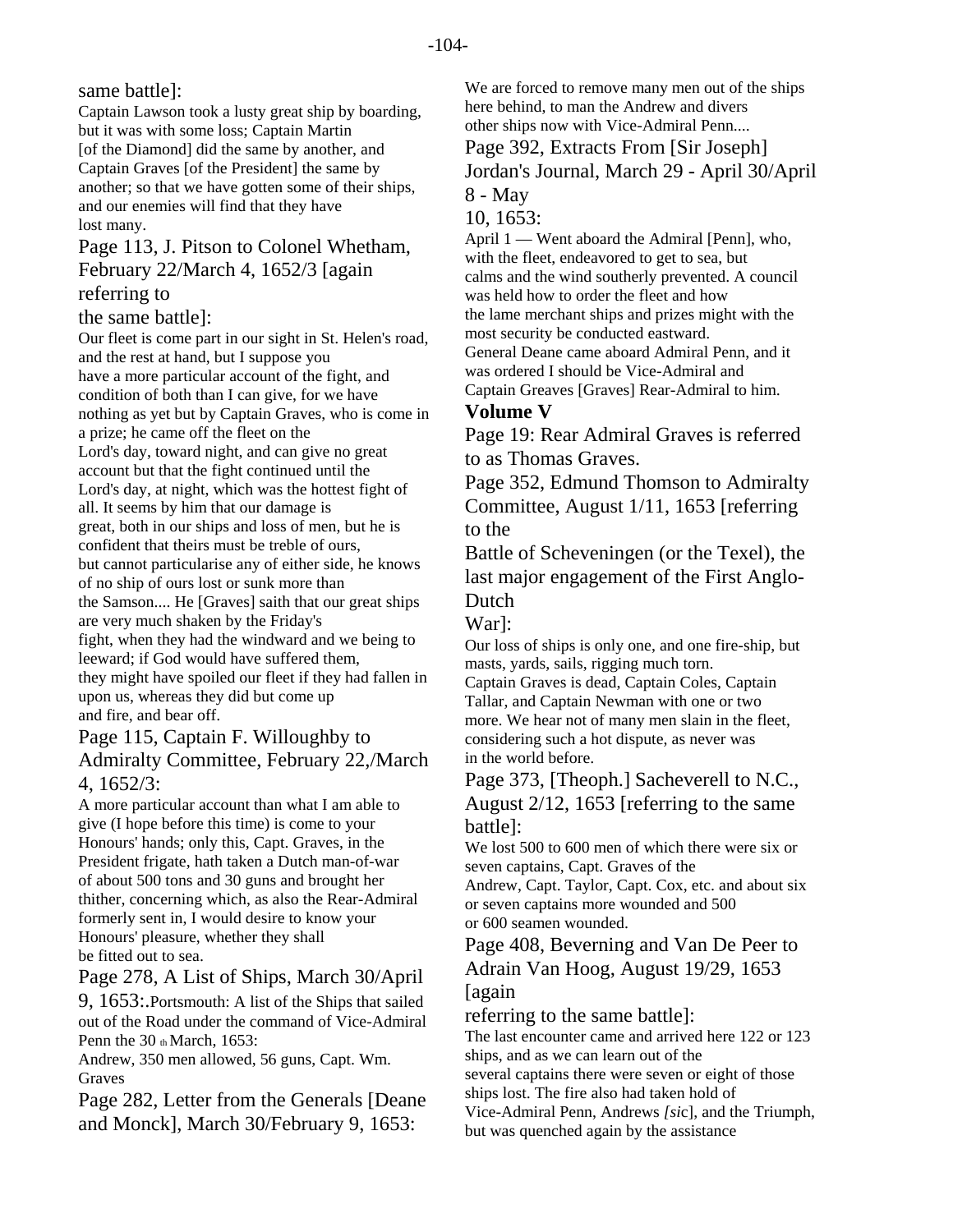of other frigates..Page 416, A List of Ships in Aldborough Road Which Will Be Ready to Sail For the Coast of Holland on Monday the 29th Instant,

August 27/September, 1653:

Andrew

Page 422, Journal [of Sir Joseph Jordan] on the Vanguard, June11 - August 20/June 21 -August

30, 1653:

July 20/30 — Wind at N.N.E.: plied off

Camperdown. Went aboard Rear Admiral Graves to dinner : came to anchor in fourteen fathoms at 8 at night.

August 8/18 — Went aboard the General and in the afternoon ashore [at Aldborough Bay], to

the burial of Rear Admiral Graves.

#### **ADDRESS CHANGES**

Mr. John H. Beard, descended from Capt. THOMAS GRAVES of VA, has moved from West Chester, OH to 923 Heathgate Dr., Houston, TX 77062.

Mrs. Ann W. Hepler, descended from DANIEL GRAVES and Patsey Howell of Augusta, Rockingham & Montgomery Counties, VA, has moved from Pearisburg, VA to 2520 Cherry Lane, Blacksburg, VA 24060.

#### **MEMBERSHIP DIRECTORY UPDATES**

*New Members*  HILL, Mr. Robert Edmond 210 Ampthill Rd., Richmond, VA 23226 Ancestry: Capt. Thomas Graves of VA, via John<sup>2</sup>,  $\text{Ralph}^3$ ,  $\text{Ralph}^4$ ,  $\text{Ralph}^5$ , Richard Croshaw<sup>6</sup>

#### **QUESTIONS AND INFORMATION**

*GRAVES FAMILIES OF THE BRITISH ISLES* 

*GRAVES FAMILIES OF GERMANY* 

#### *NORTHERN GRAVES FAMILIES*

Mrs. Jennifer Cook White, 2961 Mercer St., Philadelphia, PA 19134 (Victorianfun @cs.com), is looking for more information about the following family, including the place of origin in England.

#### DESCENDANTS OF GEORGE GREAVES AND SARAH ------ OF ENGLAND & PA

#### GENERATION 1

George Greaves (1) was born about 1880- 1890 (probably in 1880, based on passenger arrival record) in England. He married Sarah ------. She was born about 1880-1890 (probably 1883, based on passenger arrival record), probably also in England. They immigrated in 1819 or 1820 to Philadelphia, PA on the schooner Telegraph from Great Britain, ship master J. L. Blanchard, according to *Passenger Arrivals in the U.S., 1819-1820* (although it is difficult to be positive that these were the same as the parents of Alfred). The passenger arrival record gave his age as 41 and hers as 37.

Their son Alfred was the purchaser and seller of many acres of property throughout Montgomery County. One such plot of land purchased by Alfred was sold by his parents, and listed Alfred as son of the sellers. George was in the 1840 census for Horsham Twp., Montgomery Co., PA, page 14, with 1 male 20-30 (probably Alfred), 1 male 50-60 (himself), 1 female 10-15, and 1 female 50-60 (his wife Sarah). It seems most likely that the third child (mentioned in the passenger arrivals) was a daughter and she was married by 1840, and that another daughter was born after they arrived in PA. (R-1)

Children - Greaves

2. child (probably daughter)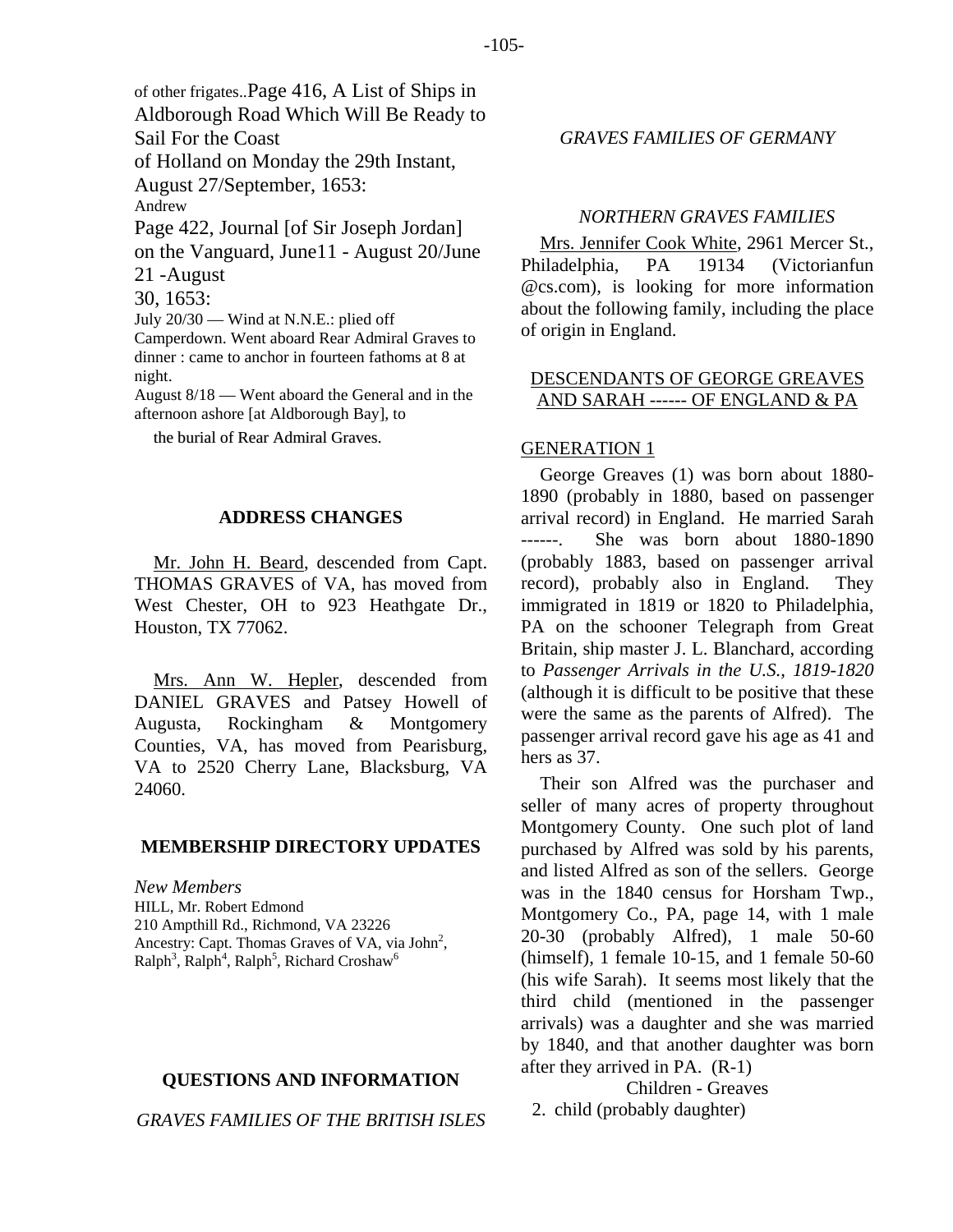- +3. Alfred Greaves, b. 23 Sept. 1811, m. Sophia Hallowell, d. 25 Aug. 1897.
	- 4. child (probably daughter)
	- 5. daughter, b.c. 1825-1830.

Alfred Greaves (3) was born 23 Sept. 1811 in England, and died 25 Aug. 1897. He married Sophia Hallowell. She was born 3 March 1829 in PA, and died 7 May 1915. They were both buried in Hatboro Cem., Montgomery Co., PA. All their children were born in PA.

The 1860 census for Horsham Twp., Hatboro, P.O., Mongomery Co., PA, dwelling 459, listed Alfred, 38, Sophia, 30. with children Anna E., 8, Sarah J., 6, and George, 5, all born in PA. The 1870 census for Horsham Twp., Montgomery Co., PA, page 2, house 16, listed Alfred, 58, Sophia, 40, Annie E., 18, Tamzen, 16, George, 15, and Ella, 5. The 1880 census for Horsham Twp., Montgomery Co., PA, page 177A, listed Alfred, 68, Sophia, 48, Anna E., 24, George, 22, and Ella, 17. It also showed the father of Anna and George born in PA, and the father of Ella born in England, raising the question of whether Alfred was only the father of Ella and the other children were by a previous marriage. It seems more likely that the census taker made an error. If Sophia had the earlier children by another marriage, their names probably would not have been changed to Greaves. The 1900 census for Horsham, Montgomery Co., PA, page 257B, house 21, showed Sophie Greaves, head, married 1830, age 70, widow, had 5 children, 4 living children. The family has not been found in the 1850 census.

The will of Sophia's father in 1849 lists Alfred Greeves as being married to his daughter Sophia, supporting Alfred's being the only husband of Sophia. In the 1871 Montgomery County map book, Alfred owned a plot of land in Horsham where the residence was until his death and his wife's death, and it appears that the land was sold after Sophia's death and the money split between all her

descendants. Dates of births and deaths are all from the cemetery records. (R-1)

Children - Greaves

- 6. Elwood Greaves, b. 3 June 1849, d. 18 Dec. 1859.
- 7. Anna Elizabeth Greaves, b.c. 1852, m. ------ Thomas, after 1880.
- 8. Tamyson (or Tamson) Hallowell Greaves, b. 3 July 1853, m. William Emmor Worthington, perhaps c. 1879, d. 16 Sept. 1932. He was b. 28 Feb. 1849 and d. 28 Dec. 1919. They were in the 1880 census for Cheltenham, Montgomery Co., PA, with his occupation listed as huckster, and no children.
- +9. George Hayland Greaves, b. 31 Dec. 1855, m. Anna Mary Harding, 1 March 1868, d. 1908.
- +10. Ella Greaves, b. 6 June 1861, m. ------ Bready, d. 26 Feb. 1947.

#### GENERATION 3

George Hayland Greaves (9) was born 31 Dec. 1855 in PA, and died in 1908. He married Anna Mary Harding, daughter of Harper Roberts Harding and Sara Ann Krewson, on 1 March 1868. She was born 1 March 1868, and died 30 July 1952 in Abington, PA. They were both buried in Hatboro Cem., Montgomery Co., PA. All their children were born in PA, and died in Abington, PA. (R-1)

#### Children - Greaves

- +11. Tamyson Worthington Greaves, b. 17 Jan. 1892, m. George Mathews Cope, d. 8 Sept. 1920.
	- 12. Sophia Hallowell Greaves, b. 23 March 1900, d. 16 April 1917.
	- 13. Sara Harding Greaves, b. 13 March 1903, d. 20 Feb. 1921.

Ella Greaves (10) was born 6 June 1861 in PA, and died 26 Feb. 1947. She married ------ Bready. (R-1)

#### Children - Bready

- 14. John Bready
- 15. Sophia Bready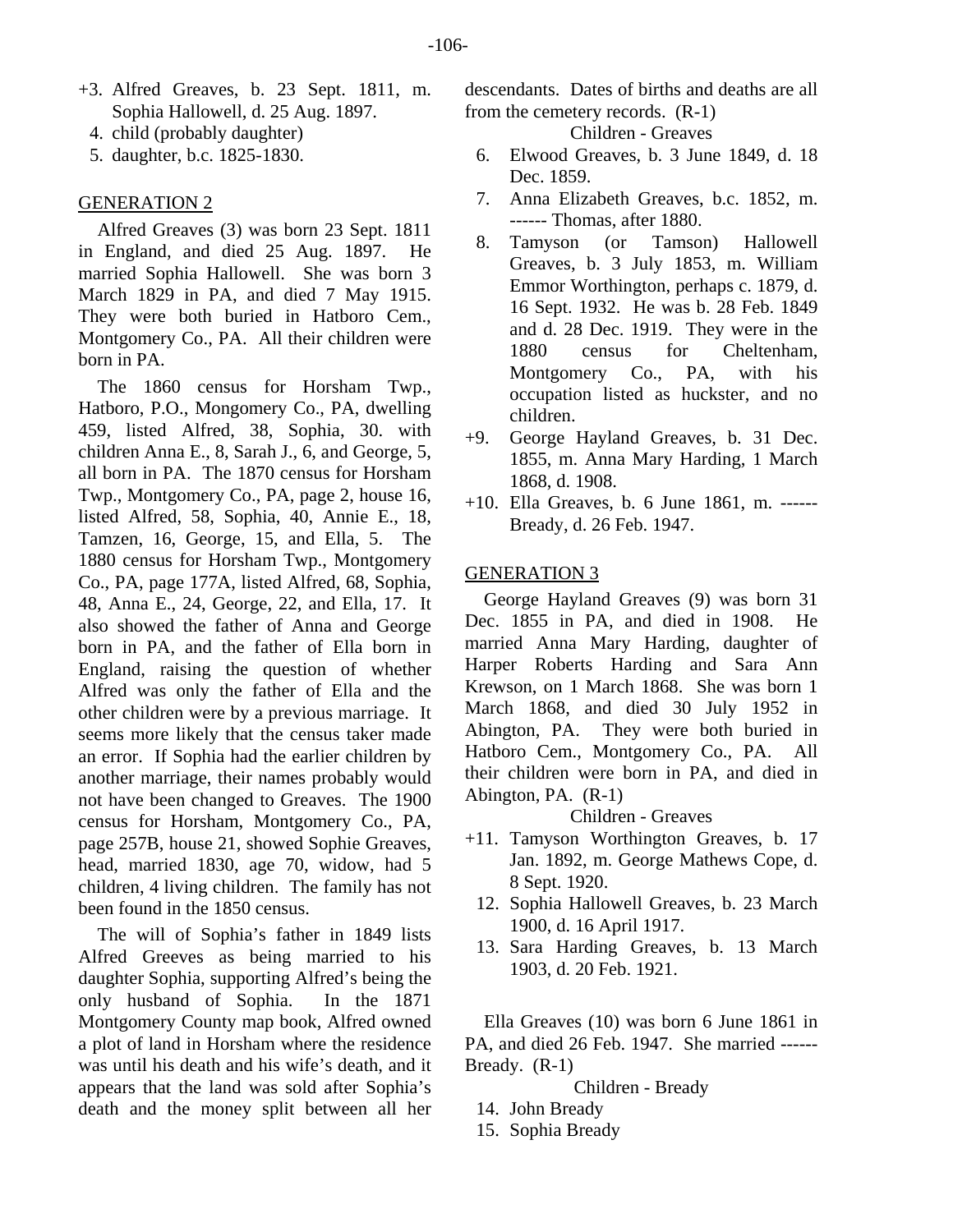Tamyson Worthington Greaves (11) was born 17 Jan. 1892, died 8 Sept. 1920 in Abington, PA, and was buried in Hatboro Cem., Montgomery Co., PA. She married George Mathews Cope, son of Clinton B. Cope and Elmira Mathews. He was born 2 March 1892 and died 24 Sept. 1956. (R-1)

## Children - Cope

- +16. daughter, m. William Thomas White.
	- 17. son, m. ------ McFadden. 2 children.
	- 18. Elmira Stratton Cope, b. 21 Feb. 1917, m. ------ Barnard, d. after 1990. 3 children.
	- 19. daughter, m. ------ Sutori.

Mrs. Wendy Fjelstad, 817 North Parkview St., Cottage Grove, WI 53727 [\(fjelly@chorus.net\)](mailto:fjelly@chorus.net), has sent the following information about her part of the family of THOMAS GRAVES of Hartford, CT & Hatfield, MA.

#### GENERATION 7

Philander Graves (893) was born 30 July 1805 in Hatfield, MA, and died 21 March 1880 in Seneca, IL. He married Harriet Minerva Miner on 22 Nov. 1827. She was born 30 July 1807 in Hartford, CT, and died in 1897. (R-200)

#### Children - Graves

- 1921. Harriet Minerva Graves, b. 29 July 1829, d. young.
- +1922. Philander Halsey Graves, b. 29 May 1831 (or 1834), m. Eliza M. Stebbins, 10 March 1856, d. 3 Aug. 1923.
- +1923. David Ransom Graves, b. 28 Sept. 1833 (or 27 Sept. 1835), m. Susan L. Ong, 20 Sept. 1860, d. 6 Dec. 1918.
- 1924. William McNiel Graves, b. 4 May 1837, never married, d. 2 Dec. 1857.
- +1925. Harriet Augusta Graves, b. 27 Jan. 1839, m(1) Lester Delos Pitcher, 14 or 15 June 1857, m(2) James Wilson, Nov. 1875, d. 7 Sept. 1924.
- 1926. Frances Elizabeth Graves, b. 26 Jan. 1841, m. Dustin Shepard.
- +1927. Mary Lavinia Graves, b. 11 July 1843 (or 1844), m. George A. Rose, 16 Jan. 1862.
- 1928. Albert Robins Graves, b. 12 July 1845, d. 16 April 1847.
- 1929. Adelbert Charles Graves, b. 28 May 1847 (or 12 July 1845).
- +1930. Herbert LeGrand Graves, b. 22 June 1849 (or 1851), m. Ellen L. Brown, 6 Nov. 1873, d. 16 May 1892.
	- 1931. Hemon Willis Graves, b. 21 Nov. 1854.

#### GENERATION 8

Philander Halsey Graves (1922) was born 29 May 1831 (or 1834) in Martinsburg (or West Martinsburg), Lewis Co., NY. He married Eliza M. Stebbins of Seneca, LaSalle Co., IL, daughter of Josiah Stebbins and Eliza Case, on 10 March 1856 (or 1859) in Ottawa, LaSalle Co., IL. She was born 24 May 1838 in Silver Creek, Chautauqua Co., NY, and died 22 Jan. 1908 in Oak Park, Cook Co., IL. They lived in Seneca, IL. (R-98, R-200)

Children - Graves

- +3495a. William A. Graves, b. 17 Nov. 1861, m. Ida L. Carpenter, 12 Oct. 1885, d. 6 Aug. 1925.
	- 3496. Marion ("May") Graves, b. 21 April 1868 (near the town of Morris, Grundy Co., IL), m. Charles G. Bird, d. 30 Oct. 1935 (Oak Park, Cook Co., IL). He was b. 1864 in PA, and d. 30 June 1939 in Oak Park, Cook Co., IL.

David Ransom Graves (1923) was born 28 Sept. 1833 (or 27 Sept. 1835) in Martinsburg, Lewis Co., NY, and died 6 Dec. 1918 in Springfield, Greene Co., MO. He married Susan L. Ong, daughter of John Ong and Mary Cuppy, on 20 Sept. 1860 in LaSalle Co., IL. She was born 28 June 1833 in Piney Fork or Mount Pleasant, Jefferson Co., OH, and died 11 July 1906 in West Plains, Howell Co., MO. (R-98)

Children - Graves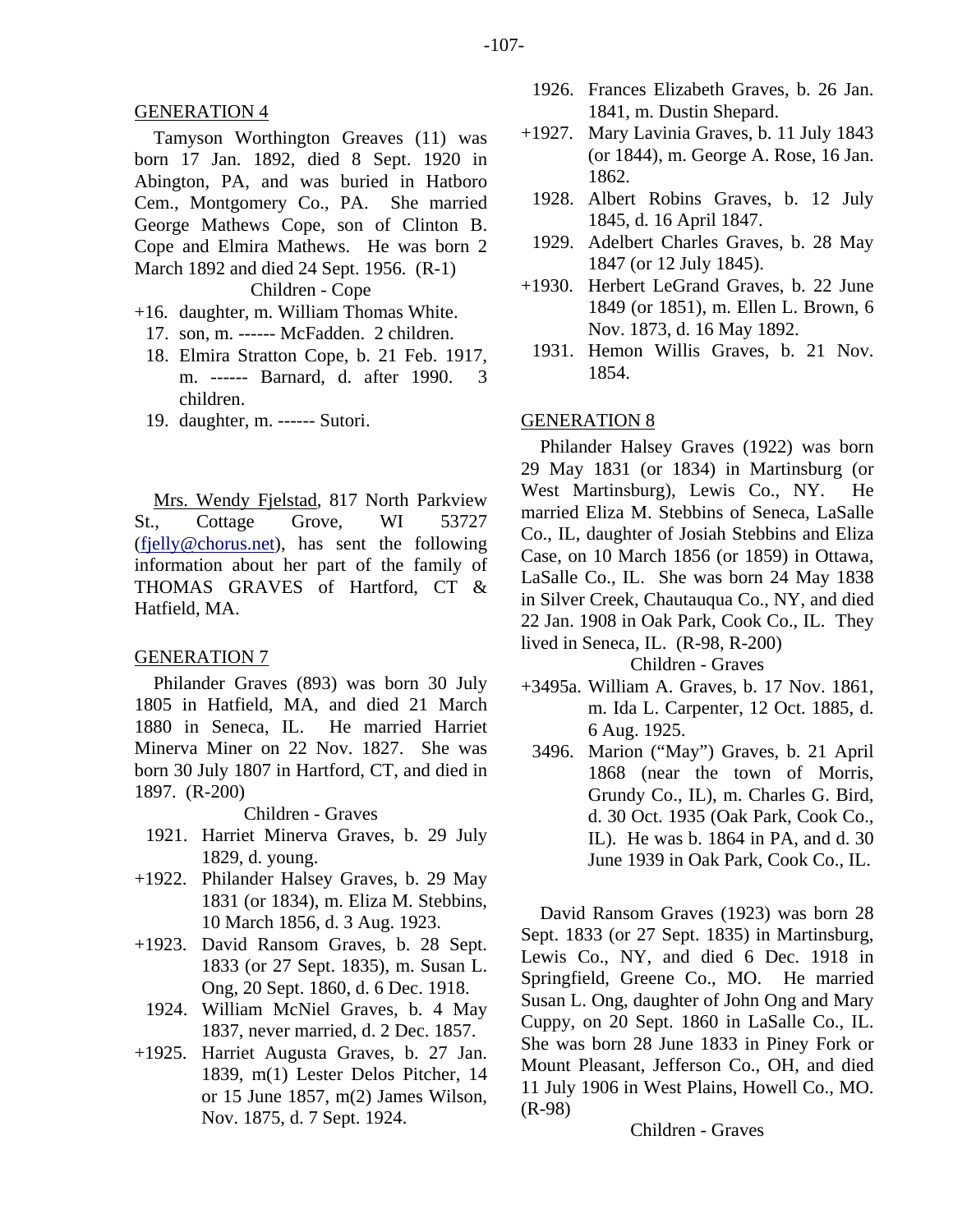- +3496a. Ulla E. Graves, b. 2 July 1861, m. William C. Ring.
	- 3496b. Dick W. Graves, b. 20 Sept. 1866.
	- 3496c. Ned H. Graves, b. 19 July 1870  $(IL)$ .
	- 3496d. May A. Graves, b. 11 Nov. 1875 (IL), m. ------ Parsley, d.c. 2 May 1931 (Springfield, Greene Co., MO).

Harriet Augusta Graves (1925) was born 27 Jan. 1839 in Lowville, Lewis Co., NY, and died 7 Sept. 1924 in Stockton, Jo Daviess Co., IL. She first married Lester Delos Pitcher of Stockton, IL, son of Philander Pitcher and Mary Ager, on 14 or 15 June 1857 in Martinsburg, Lewis Co., NY. He was born 28 July 1839 in Martinsburg, NY, and died 6 Feb. 1910 in Daytona, Volusia Co., FL. Their divorce was filed 3 Jan. 1871 in Chicago, IL. She married second James Wilson in Nov. 1875. This marriage was brief. (R-98)

Children - Pitcher

- 3496e. Richard Everett Pitcher, b. 16 March 1858 (Lewis Co., NY), m. Mary Graff, 27 Nov. 1879, d. 26 Oct. 1932 (Alma, NE). She was b. Feb. 1860 in IL.
- 3496f. Mary Lavina Pitcher, b. 22 June 1865 (Pitcherville, Jo Daviess Co., IL), m. William Francis Peters, 25 May 1881 (Gratiot, WI), d. 1 Dec. 1959 (Stockton, Jo Daviess Co., IL). He was b. 4 July 1855 in Grant Co., WI, and d. 23 Feb. 1924 in Stockton, IL. They were both bur. Ladies Union Cem., Stockton, IL. He was a drayman, described as teamster in 1900 census.
- 3496g. Grant Washburn Pitcher, b. 24 Jan. 1868 (Pitcherville, Jo Daviess Co., IL), m. Mary Almina Terrell, 8 Oct. 1893 (Gratiot, LaFayette Co., WI), d. 11 April 1937 (Artesian, Sanborn Co., SD). She was b. 24 Sept. 1871 in Wards Grove, Jo Daviess Co., IL, and d. 9 Dec. 1953.

Mary Lavinia Graves (1927) was born 11 July 1843 (or 1844) in Lowville, Lewis Co., NY. She married George A. Rose on 16 Jan. 1862. He was born in 1843 in Lowville, Lewis Co., NY. He was a farmer. All their children were born in NY. (R-98)

Children - Rose

3496h. Charlie Rose, b.c. 1867.

3496i. Mary L. Rose, b.c. 1869.

3496j. Alice E. Rose, b.c. 1875.

Herbert Legrand (or LeGrand) Graves (1930) was born 22 June 1849 and died 16 May 1892. He married Ellen L. Brown on 6 Nov. 1873. She was born 25 March 1853 in NY. They lived in Lowville, Lewis Co., N.Y. Herbert was a butcher. Their first child was born in Martinsburg, N.Y., and the last two were born in Lowville, N.Y. (R-98, R-200)

#### Children - Graves

- 3497. Lettie Brown Graves, b. 29 Sept. 1875.
- 3498. May Effie Graves, b. 17 July 1881.
- 3499. Elmina Graves, b. 24 June 1889.

#### GENERATION 9

William A. Graves (3495a) was born 17 Nov. 1861 in MI, and died 6 Aug. 1925 Seneca, LaSalle Co., IL. He married Ida L. Carpenter, daughter of Marshall D. Carpenter and Dorcas C. Conner, on 12 Oct. 1885 in Seneca, IL. She was born 26 Dec. 1860 in Sheffield, Bureau Co., IL. (R-98)

#### Children - Graves

- 5038a. Gertrude Graves, b. Dec. 1887.
- 5038b. Paul Graves, b. March 1889.
- 5038c. Forest A. Graves, b. 15 Nov. 1892 (Seneca, IL), m. Grace ------, d. 26 July 1944 (Seneca, Manlius Twp., LaSalle Co., IL).
- 5038d. Doris Graves, b. June 1897.
- 5038e. Lucy (or Lucia) Graves, b. Oct. 1898 (IL).

Ulla E. Graves (3496a) was born 2 July 1861 in IL. She married William C. Ring. He was born about 1863 in NY. (R-98)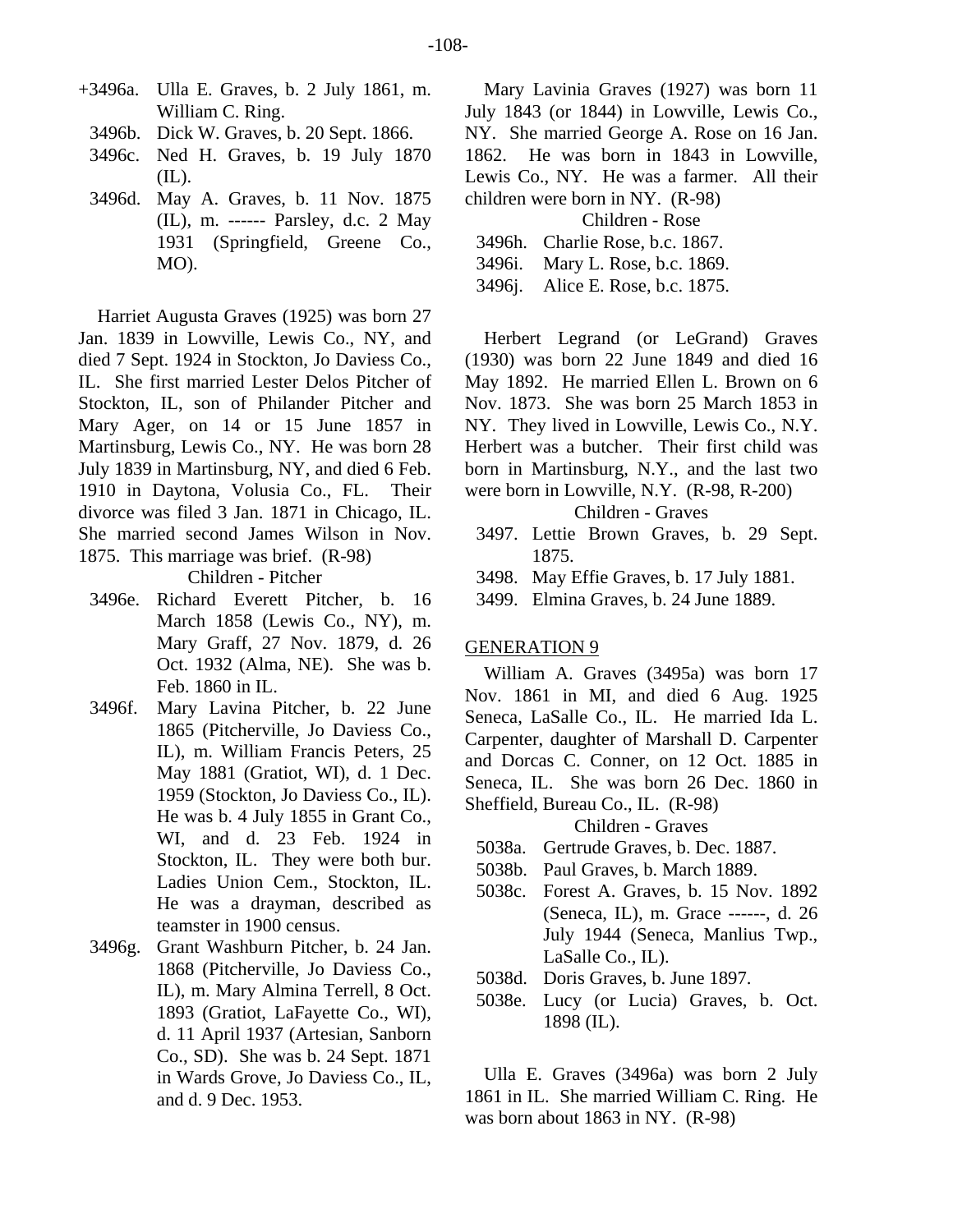#### Children - Ring

| 5038f. Mollie P. Ring, b. Aug, 1888.     |
|------------------------------------------|
| 5038g. William Charles ("Charley") Ring, |
| b. Dec. 1890, m. Rosa ------.            |
| 5038h. Orval D. Ring, b. Sept. 1891.     |

5038i. May G. Ring, b. April 1896.

Mr. David B. Cox, 1216 Kathan Rd., Corinth, NY 12822 ([davendi41@msn.com](mailto:davendi41@msn.com)), is descended from JOHN GRAVES of Concord, MA. He wrote:

I am hopelessly confused by Lydia Clark, the wife of John Graves(62) on page 31 of " John Graves of Concord, Mass. ". I know that there are many Lydia Clarks and even several that are daughters of a Joseph Clark in the Connecticutt area and I can't straighten them out.

In the vital records of New Haven I found a Joseph Clark of New Haven who married a Mary Parker of Wallingford on 11/27/1707. Also in the New Haven vital records I found a Lidiah born to Joseph Clark on 11/9/1710 and a Lidia born to Joseph Clark 11/3/1713 and a Lidiah daughter of Joseph Clark deceased 4/18/1712.

In "Families of Ancient New Haven" by Donald Lines Jacobus on page 408 I found a Joseph Clark born 10 /20/1678, died 1762 and married 11/27/1707 Mary, daughter of John and Hannah (Bassett) Parker. On page 412 of the same book, the children of Joseph and Mary Parker Clark include a Lydia born 11/9/1710 and died 4/18/1712 and a Lydia born 11/3/1713. It states that this Lydia had a natural daughter Bethel born 8/21/1738 in New Haven and also that she married Caleb Wheeler on 6/26/1744, citing Woodbury vital records for the marriage. The birth dates for these Lydia's and those in your book seem to be very close. Do your sources indicate where they found the marriage record of John Graves and Lydia Clark and is there some reason to doubt the marriage cited by Jacobus?

To muddy the waters further, I found a Lydia Clark born 5/5/1718 in Saybrook, Ct. who was a daughter of Joseph Clark and Lydia Grinnell. This record was in " Mayflower Families Through Five Generations, Volume 16, part 1 by Esther Littlefield Woodworth-Barnes. I note John Graves(62) was born 4/27/1711 also in Saybrook. What is also interesting about this Clark family in Saybrook is that Joseph and Lydia (Grinnell) Clark in addition to Lydia born 5/5/1718 had a son Joseph Clark born 1/25/1713/4 who married a Parnell (Shipman?). Parnell is close to the Carwell listed by your sources. I also note that John Graves (211) married a Lydia \_\_\_\_\_ and had a daughter Parnell. Could there be some connection here

also. The Joseph Clark family mentioned in this paragraph is shown in the Saybrook vital records but I was unable to find a marriage listed for Lydia.

Can you help me clarify any of this with your source information?

I'm looking for help with John Graves(211) who married Lydia ----- on pages 31 and 68 of your John Graves of Concord book.

In The Genealogist, volume 7 & 8 starting on page 144, there is an article entitled " Descendants of Daniel Grinnell for Three Generations " by Jean Rumsey, FASG. On page 191 of that article there is a Lydia Clark, daughter of Joseph and Parnell(Shipman) Clark, who is listed as wife of John Graves, Jr. This Lydia was born about 1737 and died in Walpole May 12, 1810 age 73, according to Rumsey.

The source listed (2070) is "Martha Frizzell, " A History of Walpole, N. H. " pp117-118 though Lydia is assigned to a John Graves in the wrong generation".

I believe Frizzell was referring to the father of the above John Graves and correctly listed him as married to a Lydia Clark from a New Haven Clark family, thus the above source is incorrect. However I believe Jean Rumsey may also be correct since the John and Lydia Graves she was referring to had a daughter named Parnell after the grandmother listed by Rumsey of this Saybrook Clark family.

I have looked in the Barbour collection( for Saybrook only ) for this marriage and no marriage is listed in this time frame for any John Graves or Lydia Clark. Do you have more information on this John Graves or can you suggest other sources I could consult to verify this second Lydia's last name?

Ms. Concetta M. Franco, 1803 North Arbogast Ave., Apt. 1D, Griffith, IN 46319 (concetta.franco@bldd.com) would like to find out the ancestry of MARY GRAVES who married Samuel Richards, as discussed below.

#### DESCENDANTS OF MARY GRAVES AND SAMUEL RICHARDS OF HARTFORD, CT

#### GENERATION 1

Mary Graves (1) was probably born about 1670. She married Samuel Richards. He was born 1668-1676, and died 6 Feb. 1732/33 in Hartford, CT. He was a son of John Richards, born about 1631 in Hartford, CT, and Lydia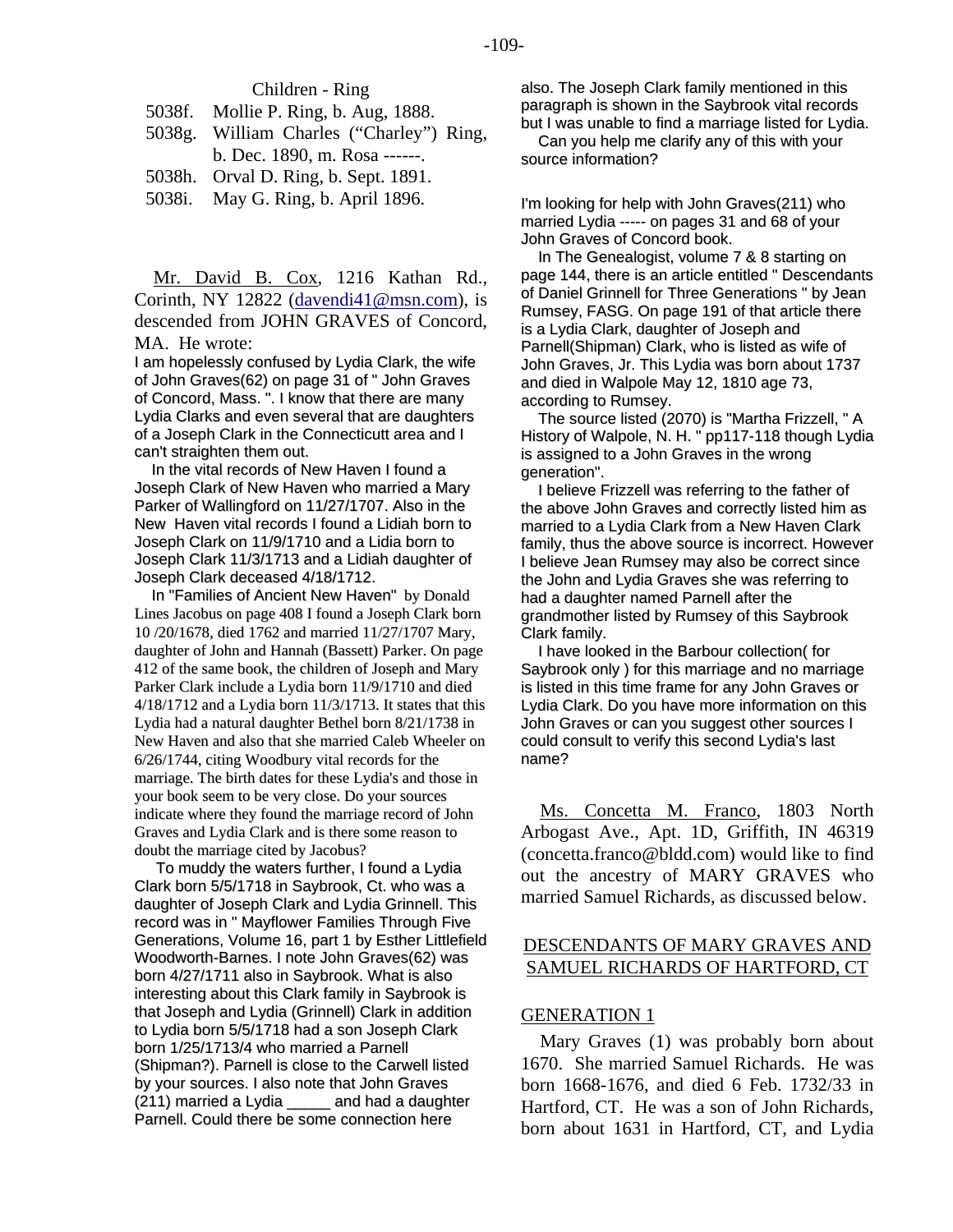Stocking, born 1624-1627 in Suffolk Co., England, or Hartford, CT (not likely, since Hartford was not settled until about 1636). Both their children were born in Hartford, CT.

It has been conjectured that Mary Graves was a daughter of George Graves (son of Deacon George Graves who was one of the original proprietors of Hartford in 1636) and Elizabeth Ventres. This seems unlikely, since Mary was not mentioned in George's will. It does seem likely that Mary was descended from either Deacon George Graves (genealogy 65) or from Thomas Graves of Hartford, CT (genealogy 168).

Mary Graves probably died soon after the birth of her daughter Lydia, since Samuel Richards married second Hannah Henbury on 14 June 1697 in Hartford, CT. Children by this second marriage, all born in Hartford, CT, were: Hannah, b. 17 June 1700, Josiah, b. 15 Feb. 1701/02, Mary, b. 1 July 1705, James, b. 3 Feb. 1705/1706, Daniel M., b. 25 Dec. 1708, Jonan, b.c. 1709, Esther, b. 18 June 1713, Hezekiah, b.c. 1715.

It is not proven that this is the Mary Graves mentioned in the marriage record of her daughter, Lydia Richards, but it is likely, especially since Lydia was married in Hartford, CT also. There was also a Mary Graves who was born about 1647 in Weymouth, MA, who married a Samuel Richards in Dec. 1665 in Weymouth, MA. He was born about 1645 in Dorchester, MA.  $(R-1)$ 

Children - Richards

- 2. Samuel Richards, b.c. 1690, m. Elizabeth Latham, 4 March 1714.
- +3. Lydia Richards, b. 14 March 1696, m. John Merrill.

#### GENERATION 2

Lydia Richards (3) was born 14 March 1696 in Hartford, CT, and died after 1762. She married John Merrill. He was born 29 Sept. 1695 in Hartford, Hartford Co., CT, and died in 1762 in New Hartford, Litchfield Co., CT. He was one of the first settlers in New

Hartford. All their children were baptized in West Hartford, CT. (R-1)

Children - Merrill

- 4. Ruth Merrill, bapt. 3 April 1726, d. before 1762 (West Hartford, CT).
- 5. Lydia Merrill, bapt. 27 March 1728, d. after 1762.
- 6. John Merrill, bapt. 1 Nov. 1730, m. Irene Olmstead (or Irena Olmsted), 7 Feb. 1758 (West Hartford, CT), d. Feb. 1808 (New Hartford, CT).
- 7. Samuel Merrill, bapt. 25 June 1732, m(1) Mary Merrill, March 1758 (New Hartford, CT), m(2) Sarah Merrill, after 1814, d. 30 March 1798 (New Hartford, CT).
- 8. Hannah Merrill, bapt. 15 Sept. 1735, m. John Miller, c. 1753 (New Hartford, CT), d. New Hartford, CT.

#### *SOUTHERN GRAVES FAMILIES*

Mr. Russel W. Graves, 4313 East Bennington Ave., Castle Rock, CO 80104- 8581 [\(rgraves55@msn.com](mailto:rgraves55@msn.com)), is looking for his Graves ancestry. He wrote that his dad is Robert Eugene Graves of Hardtner, KS, his dad was William Columbus Graves, also from Hardtner, and his dad was George Luther Graves.

From information provided by him, George L. Graves was found in the 1860 census for Columbia Twp., Dubois Co., IN, in the household of John and Mary A. Graves. Living next door were John's probable parents, Henry and Ann Graves. Based on the name Henry and the family being from TN, it seems very likely that the Graves ancestry is from Capt. Thomas Graves of VA through John<sup>2</sup>, Ralph<sup>3</sup>, Ralph<sup>4</sup>. Can anyone provide more information on the ancestry and this part of the family? A summary of what is presently known is below.

| DESCENDANTS OF HENRY GRAVES       |
|-----------------------------------|
| AND ANN ------ OF TN, VA & DUBOIS |
| $CO1$ IN                          |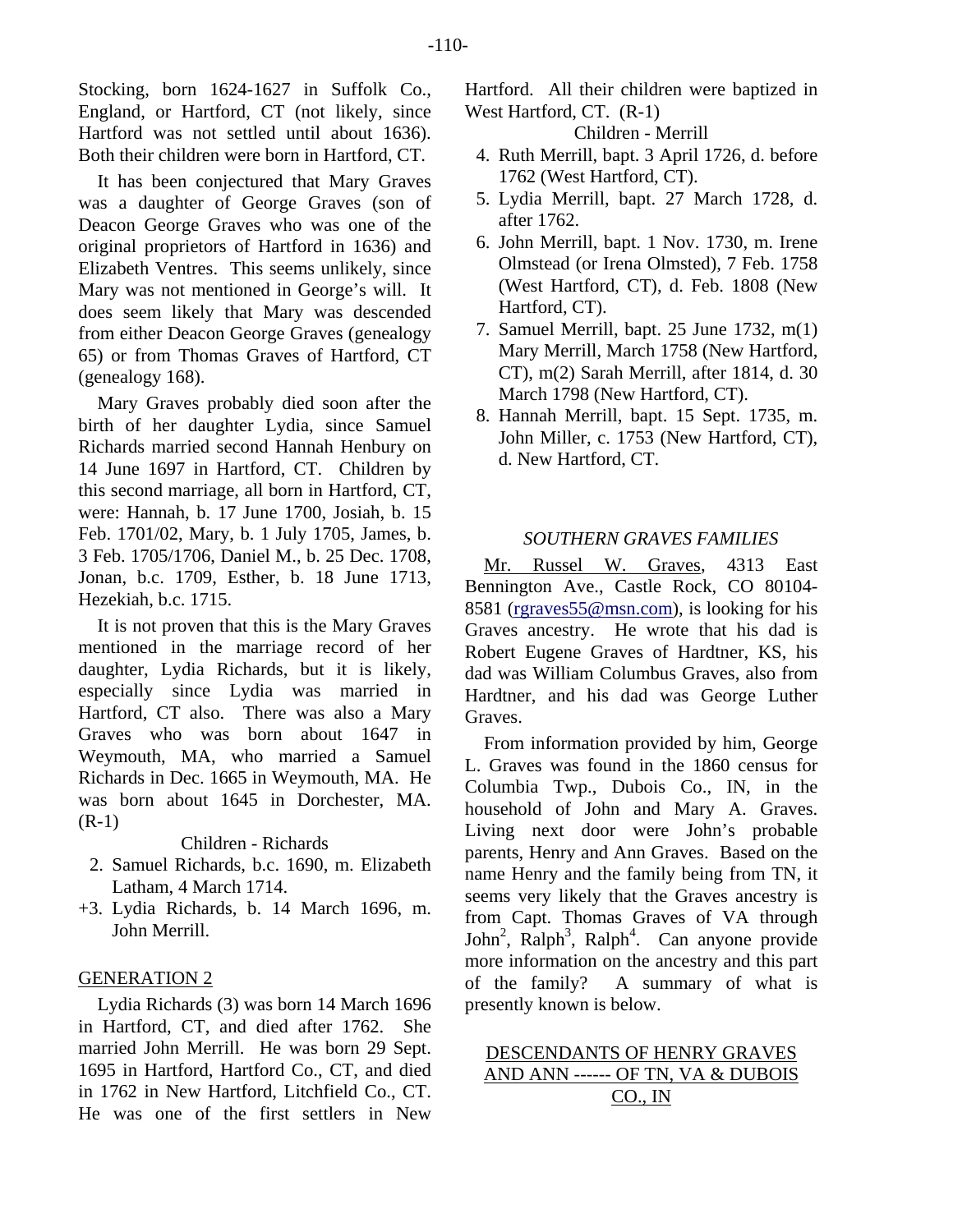Henry Graves (1) was born about 1812 in TN. He was a farmer. He married Ann ------. She was born about 1804 in VA.

They were in the 1860 census for Columbia Twp., Dubois Co., IN, Ludlow P.O., dwelling 730, page 107. John Graves was living next door and is presumed to be a son. There may have been other children.

The 1850 censuses for IN, TN and VA were also searched for Henry Graves. The only household that may be this Henry Graves was in Essex Co., VA, page 91, household 449, which showed Henry Graves, 35, manager, born VA, Sarah Graves, 45, born VA, and Mary Graves, 4, born VA. Considering the different name for the wife of Henry, perhaps her name was actually Sarah Ann. Regarding the lack of John Graves in the household, we could speculate that they moved to VA when Henry got a job as manager and left John (and perhaps other children) in the care of relatives in TN, since John would have been old enough by that time. Because the 1860 census showed son William as born in VA about 1810, it does seem reasonable that they would have been in the 1850 VA census.

Since the name Henry was used almost exclusively in the branch of the Capt. Thomas Graves of VA family descended through John<sup>2</sup>, Ralph<sup>3</sup>, Ralph<sup>4</sup>, and many members of that part of the family lived in TN, it is believed that this may be the ancestry of this family.

#### Children - Graves

- +2. John Graves, b.c. 1838, m. Mary A. ------, prob. d. by 1870.
	- 3. Mary Graves, b.c. 1843 (TN).
	- 4. William Graves, b.c. 1850 (VA).

#### GENERATION 2

John Graves (2) was born about 1838 in TN (or possibly VA), and probably died by 1870, since he was not in the 1870 census with his family. He married Mary A. ------. She was born about 1834 in IN, and probably died in 1873 or 1874, since the family story is that George was left an orphan at age 13 or 14. They were in the 1860 census for Columbia Twp., Dubois Co., IN, Ludlow P.O., dwelling 731, page 107, living next door to the household of Henry and Ann Graves. The family was in the 1870 census for Columbia Twp., Dubois Co., IN, Ireland P.O., dwelling 58, page 37, but John was not in the household in that census. All their children were born in IN.

#### Children - Graves

- +5. George Luther Graves, b. 15 or 16 Oct. 1859, m. Julia Effie Hull, 15 March 1882, d. 1938.
	- 6. Amelia Graves, b.c. 1866, m. George Hill.
	- 7. John Graves, b.c. 1868.

#### GENERATION 3

George Luther Graves (5) was born 15 or 16 Oct. 1859 in Dubois Co., IN, and died in 1938. He married Julia Effie Hull on 15 March 1882 in St. Catherine, MO.

George supposedly moved to Illinois with his mother and siblings, but this must have been after 1870, since they were still living in Columbia Twp., Dubois Co., IN in 1870. After both parents had died by the time George was 13 or 14, George had completed six months of schooling. He finished raising his sister and brother.

After marriage, they established their home in Raton, NM, where George was employed by the Santa Fe Railroad as conductor. Their first 3 children were employed in Raton. He homesteaded 160 acres of land in Barber Co., KS, five miles northeast of Hardtner, KS. He moved his family there in 1889, and George and Julia lived there until their deaths, with the exception of 8 years when they lived in Alva, OK, so their children could continue their education. They moved back to the farm in 1916. The last two children were born on the farm near Hardtner.

As homesteaders moved on after staking claims, George would purchase the land for taxes. To the north he bought the Burnha land as he did in the west. Eventually his Crown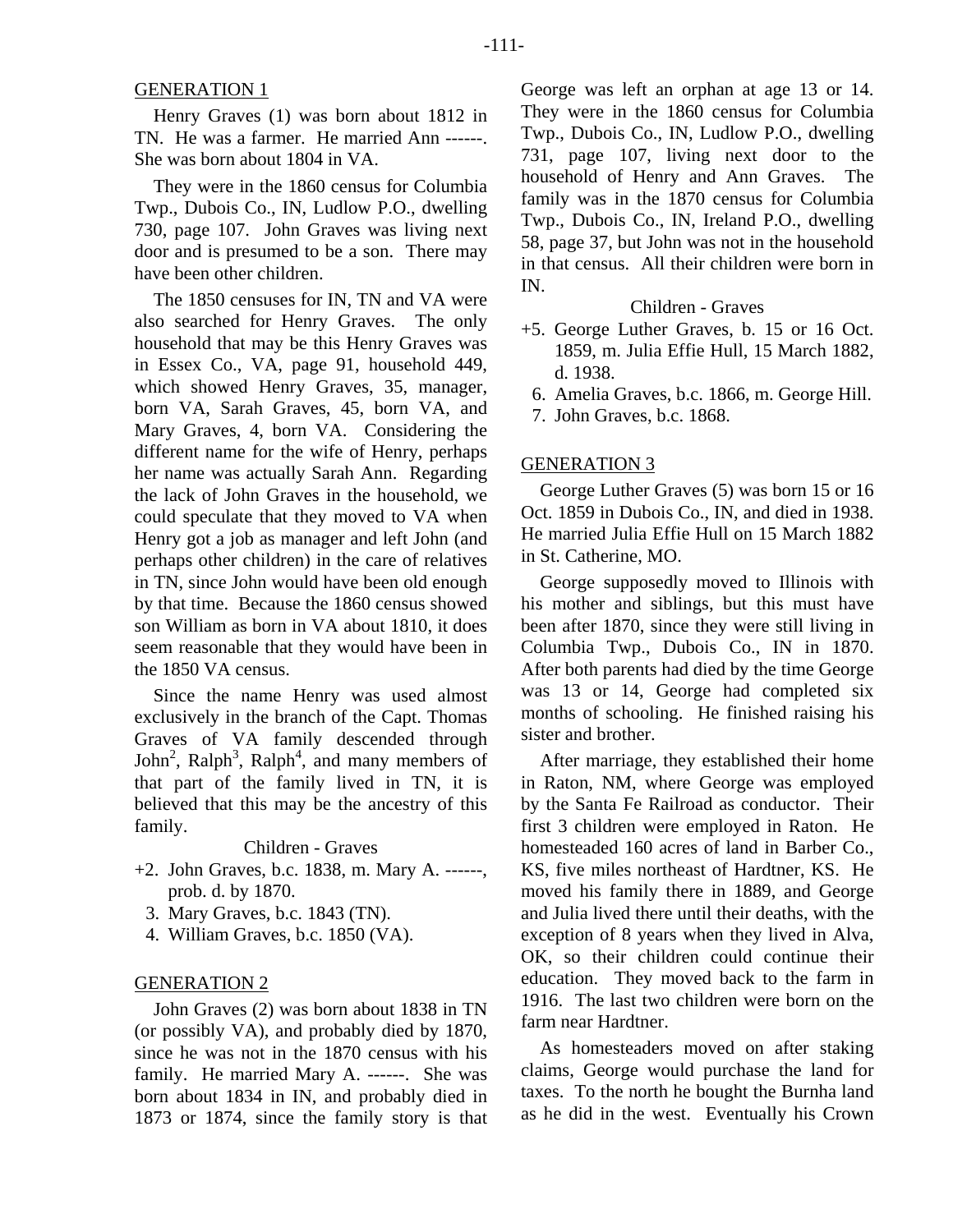Point Ranch consisted of 2200 acres, where he raised quality Galloway cattle and other breeds.

Besides being a rancher and railroad engineer, George was the first person in the nation to get spotted channels (fish) to reproduce in ponds. The Bureau of Fisheries claimed he was the first to induce catfish to spawn in captivity. Mr. Clapp, the game warden from the Pratt Hatchery, said they found that the fish were reproducing in barrels that George had put in the Graves Lake for such purposes. This article was published in the Pratt Tribune and Wichita Eagle around 1919.

When George Graves first moved his family to Hardtner, they lived in a dugout (a sod house). Later on they built a one and a half story frame house.

In the early days before the country was surveyed, there was just a trail leading from Medicine Lodge to Alva, OK. Their homestead was just about halfway between. So anyone going from one of these towns to the other would drive to their land the first day, camp overnight, aand go on the next day. There was a tall pole in the yard and a lantern would be hung on it at night so that travelers could find their way. Carrie Nation stopped there many times. (R-1)

Children - Graves

- 8. Mable Graves, b. 1882, d. 1887 (age 5, of typhoid fever). Oldest child.
- +9. George Luther Graves, Jr., b. 17 Feb. 1883, m. Vera Zella Blunk, 1908.
- +10. William Columbus Graves, b. 18 Jan. 1888, m. Agnes Schumm, 1917.
- +11. John Leroy Graves, b. 9 Oct. 1890, m. Luella DeMott, 1911.
	- 12. Blanche Graves, b. 13 Oct. 1896, m. George Sterling, 1919. No children.

#### GENERATION 4

George Luther Graves, Jr. (9) was born 17 Feb. 1883. He married Vera Zella Blunk, called Zella, in 1908. They lived at the old homestaed for 2-4 years until George, Sr. and family returned from Alva, OK where they lived while having their children educated. George, Jr. then built a home located 1 mile west of the homestead, where he raised his family.  $(R-1)$ 

#### Children - Graves

- 13. Glenna Graves
- 14. Gerald Graves
- 15. Afton Graves
- 16. Eloise Graves
- 17. John Graves
- 18. Billy Graves
- 19. child, died in infancy
- 20. child, died in infancy

William Columbus Graves (10) was born 18 Jan. 1888. He married Agnes Schumm in 1917. They lived in Alva, OK for two years, where he worked at the First National Bank, later moving to Hardtner, KS to work at the Hardtner State Bank. (R-1)

Children - Graves

- 21. Robert Eugene Graves
- 22. William Graves

John Leroy Graves (11), called Leroy, was born 9 Oct. 1890. He married Luella DeMott in 1911. Leroy was the Superintendant of the Guymon, OK school. (R-1)

Children - Graves

23. Jean Graves, twin of John.

24. John Graves. Twin of Jean.

Mr. William R. Massey, 801 Del Rio Pike, Apt. B-13, Franklin, TN 37064 (wrmscvsuv @aol.com), wrote: "I descend from NANCY GRAVES (9/19/1796-4/24/1870) who married John William Cole (8/18/1795-6/10/1844). She was my gggg-grandmother. They lived and died in Lincoln Co., TN. Do you have any idea who Nancy's ancestors were and how they might link on to some of those early families?"

(ED. NOTE: I believe it is likely that Nancy was a daughter of WILLIAM GRAVES of Abbeville Co., SC and Franklin Co., TN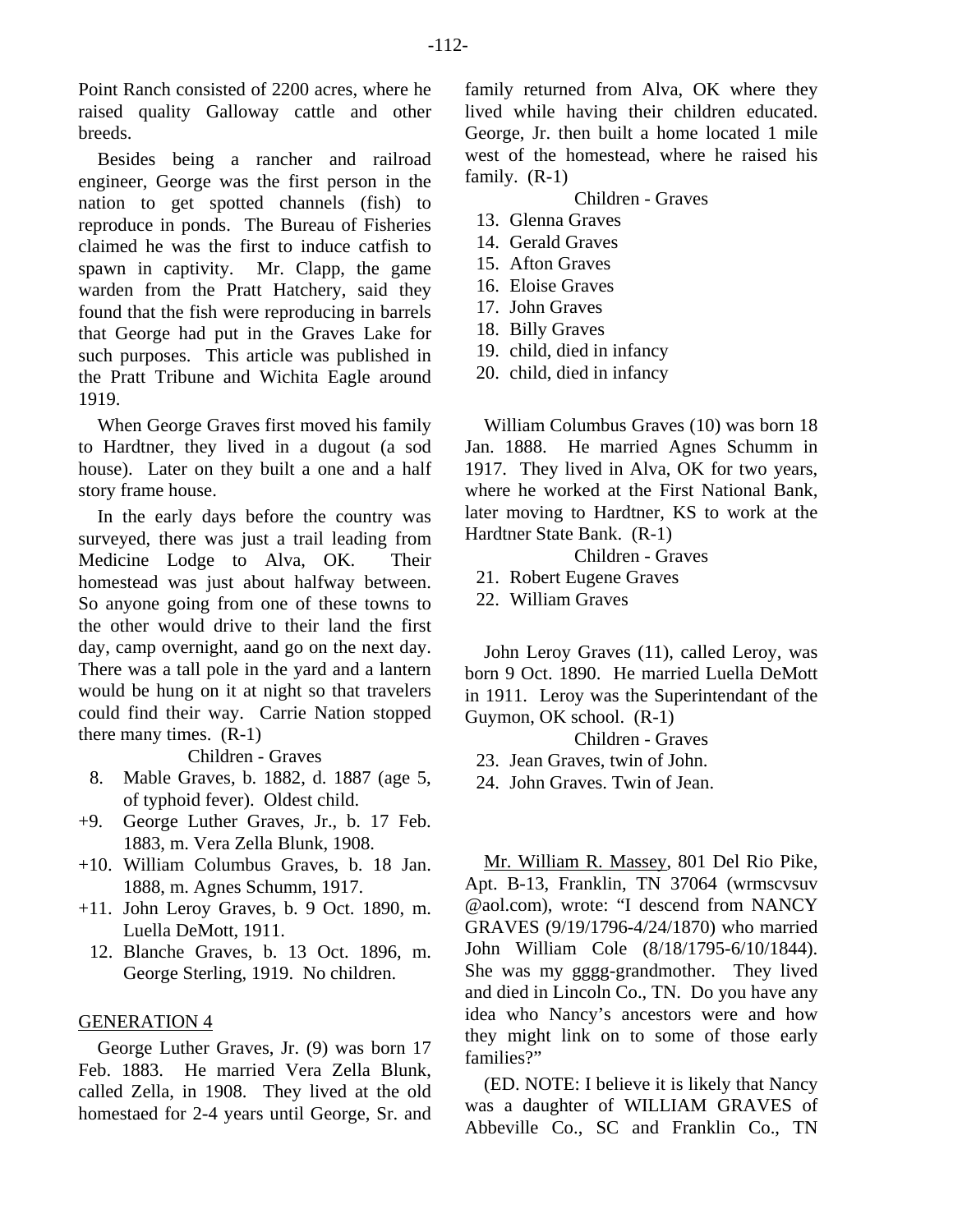(genealogy 37). Note that Franklin Co. and Lincoln Co., TN are next to each other in southern TN on the border with AL. From our DNA study we now know that this William Graves was descended from Capt. Thomas Graves of VA.)

Below is the start of the William Graves genealogy followed by the first generation of the Nancy Graves genealogy. Let us know if you have any more information on this probable connection or on the children and later descendants of William Graves.

## DESCENDANTS OF WILLIAM GRAVES AND ELIZABETH ------ OF ABBEVILLE CO., SC & FRANKLIN CO., TN

#### GENERATION 1

William Graves (1) was born in 1750, and died in 1805 or 1808 in Franklin Co., TN. He may have been a son of a John Graves of Orange Co., N.C. There was a William Graves orphaned in Orange Co., N.C. by a John Graves. This William was the same age as the one later found in the 1790 census of Abbeville Dist., S.C., with 3 free white males under 16, and two free white females.

William moved to TN about 1804, according to the obituary of his son, John R. Graves. The will of William Graves (presumed to be the same William) listed only one child by name, Jacob, with his wife Elizabeth as his executor (Will Book vol. 102, 1808-1876, Franklin Co., TN). Evidence that John R. Graves was his son was obtained from John's tombstone in Cobb/Love Cem. (Note that this cemetery is referred to both as Cobb Cem. and as Love Cem. In this genealogy, the name Cobb/Love Cem. will be used.)

It has been believed that it is possible that this William Graves was a son of John Graves (Johann Sebastian Graff), since there is a tradition of German ancestry in some parts of the family and there is some name similarity with that family. However, if this William Graves was the one orphaned in Orange Co.,

NC, it is unlikely he is the one who was a son of Johann Graff, since that John Graves died in 1804, and a person whose father dies when he is age 54 is not normally considered an orphan. As of April 30, 2002, DNA results proved that this William Graves was descended from Capt. Thomas Graves of VA and not Johann Sebastian Graff or other ancestor.

A good discussion of the early generations of this family can be found in the article "William Graves of South Carolina and Tennessee and His Descendants" by Theron L. Smith, *Graves Family Newsletter*, pp. 29-35, 1986. (R-1, R-3, R-7, R-11)

Children - Graves

- +2. Jacob Graves, b. 1 Jan. 1783, m. Elizabeth (possibly Brumley), c. 1808, d. 9 March 1875.
	- 3. daughter, b.c. 1785 (NC or SC), m. or d. by 1800.
	- 4. son, b.c. 1787.
	- 5. son, b.c. 1789. (Possibly Frederick Graves, gen. 6)
- +6. John R. Graves, b. 3 Sept. 1791, m. Agness Noe, 17 Sept. 1811, d. 22 May 1859.
	- 7. daughter, b.c. 1793 (Abbeville Co., SC).
	- 8. daughter, b.c. 1796 (Abbeville Co., SC).
	- 9. daughter, b.c. 1798 (Abbeville Co., SC).
	- 10. son, b.c. 1802-04 (SC or TN). Believed to be Joseph Graves. He appears in the 1830 census of Franklin Co., TN, with a wife and 2 children.
- 11. daughter, b.c. 1804-10 (TN).
- 12. son, b.c. 1810-20 (Franklin Co., TN).

## DESCENDANTS OF NANCY GRAVES AND JOHN WILLIAM COLE OF SC, RICHMOND CO., NC & LINCOLN CO., TN

#### GENERATION 1

Nancy Graves (1) was born 9 Sept. 1796 in SC (or NC), and died 24 April 1870 in Lincoln Co., TN. She married John William Cole, son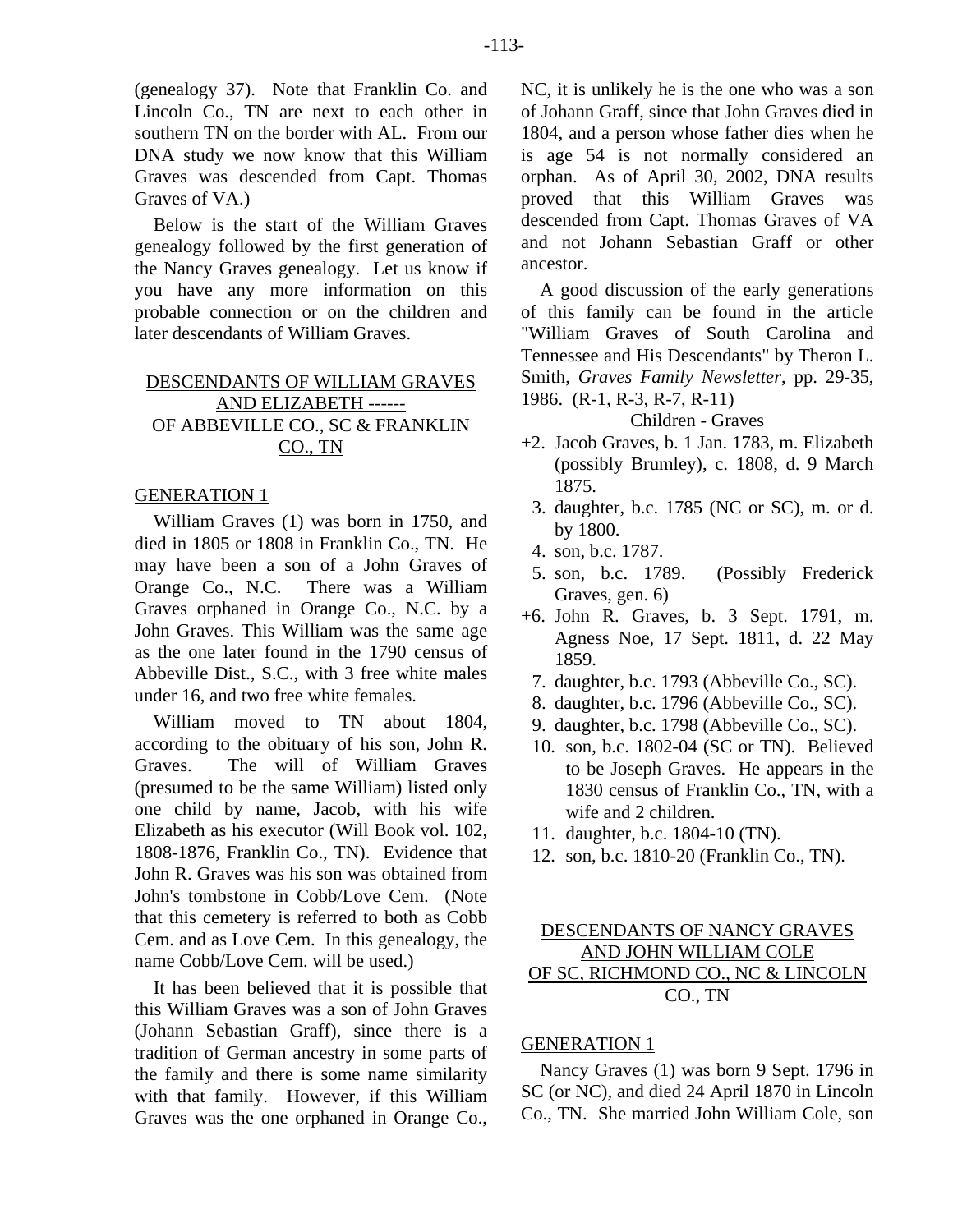of Francis ("Frank") Cole and Elizabeth Watkins, probably about 1820 or 1821 in Richmond Co., NC. He was born 18 Aug. 1795 in Richmond, NC, and died 10 June 1844 in Belleville, Lincoln Co., TN. They were both buried in Stone Cem., Belleville, Lincoln Co., TN. Their first 3 children were born in Richmond Co., NC, and the others in Lincoln Co., TN. (R-1, R-3)

Children - Cole

- +2. Elizabeth Cole, b.c. 1822, m. Hugh M. Epps, c. 1840.
- +3. Francis Madison Cole, b. 22 Nov. 1822, m(1) Mary Armstrong, c. 1848, m(2) Delilah Adaline Ellis, 12 Dec. 1855, d. 21 Aug. 1905.
- +4. William B. Cole, b.c. 1825, m. Mary Ann Armstrong, 3 Jan. 1849.
- +5. Joseph B. Cole, b. 10 Dec. 1827, m. Sarah Jane Armstrong, 26 Feb. 1856, d. 13 April 1902.
- +6. John William Cole, b. 15 Oct. 1829, m. Elizabeth Painter, 15 Jan. 1851, d. 7 Sept. 1904.
	- 7. Emaline Cole, b.c. 1832 (Lincoln Co., TN), m(1) Malichi B. Land, 15 Nov. (or March) 1853 (Lincoln Co., TN), m(2) J. M. Wisdom, 29 Dec. 1859 (Lincoln Co., TN). No known children.
	- 8. Nancy Cole, b.c. 1835, m. James A. Shoemake, 9 Sept. 1859 (Lincoln Co., TN). No known children.
- +9. Anderson Cole, b. Nov. 1837, m. Lucy E. Cummins, 18 Jan. 1858.

Ms. Doris McGee, Rt. 1, Box 143C, Bay City, TX 77414, is looking for the ancestry of R. B. GRAVES. All the information she has is in the following genealogy.

## DESCENDANTS OF R. B. GRAVES OF HUNT CO. & ERATH CO., TX

#### GENERATION 1

R. B. Graves (1) was said to have been of French ancestry. He married ------. She was

said to have been American Indian, but there is no known evidence for this. (R-1)

Children - Graves

- +2. Jerushia Clementine Graves, b. 7 April 1846, m. John W. Eakey, 1865, d. 1 May 1940.
	- 3. daughter
	- 4. son

#### GENERATION 2

Jerushia (or Jerusha) Clementine Graves (2) was born 7 April 1846 in Hunt Co., TX, and died 1 May 1940. She moved with her parents to Erath Co., TX at the age of 6. They settled on ranch property they had bought near Bluff Dale, TX. The property was later sold and became known as the Three Circle Ranch. Her parents died at their home there. They were both buried in the Graves family plot on the ranch, where several older family members were also buried years ago. Jerushia was raised on her father's ranch.

She married John W. Eakey in 1865. He was born about 1844 in AR, according to the 1880 census. He moved to Erath Co., TX from Grayson Co., TX, immediately after the Civil War. They made their home on the Graves Ranch for several years, and later moved to their own farm in what is known as the Pilot Knob Community. In 1881 she and her family moved to Hamilton, Hamilton Co., TX, where they remained for about ten years. They then returned to Erath Co., TX and lived on a farm one mile east of Stephenville, TX, where he died in 1902. She passed away on May 1, 1940 at the age of 94, at the home of her daughter Frances. They were both buried in East End Cem., Stephenville, Erath Co., TX.

The Eakey name was later spelled Akey.

They were in the 1880 census for Erath Co., TX, ED 153, page 90A, as John W. Eakey, Jerusha A. Eakey, and children John A. and Frances C. (R-1)

Children - Eakey

5. John A. Eakey, b.c. 1875.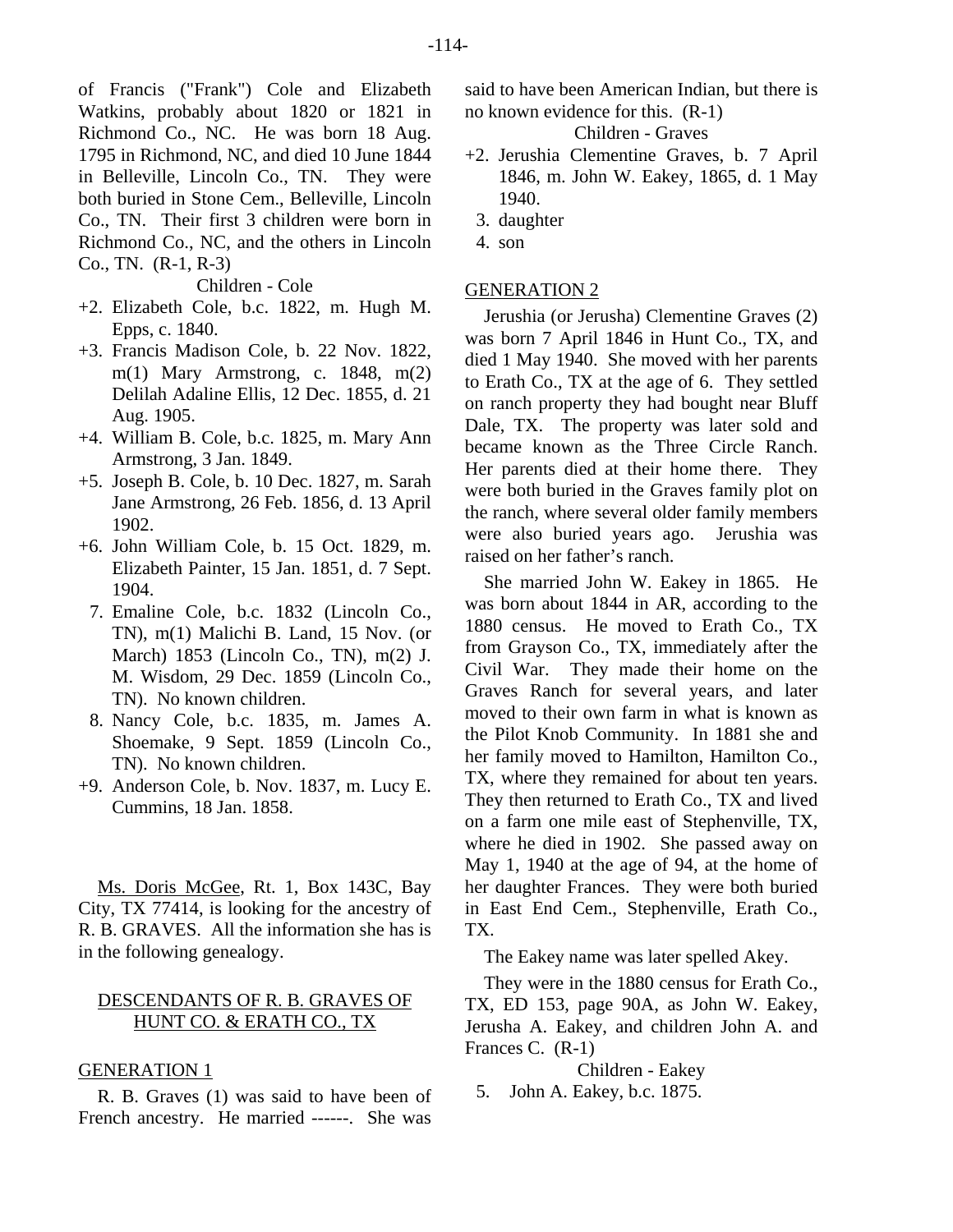- 7. W. E. Eakey (son)
- 8. Ellis Eakey
- 9. Myrtle Eakey, m. ------ Powers.
- 10. Dora Eakey, m. ------ Ford.
- 11. Vallie Eakey, m. ------ Burkett.

Frances Caroline Eakey (6) was born 18 Feb. 1880, and died 15 Dec. 1940. She married George William Allen in 1901. He was born 25 Aug. 1877 in Dripping Springs, TN, and died in May 1940 in Stephenville, Erath Co., TX. They were both buried in Indian Creek Cem., Erath Co., TX. (R-1)

#### Children - Allen

- 12. Lela May Allen, b. 21 March 1902, m. Charles Raymond Martin, Feb. 1927, d. 11 April 1982.
- 13. Odie Lee Allen
- 14. Laura Belle Allen, m. ------ Moore.
- 15. Clifford Dean Allen
- 16. Martha Frances Allen, m. ------ Rogers.

Ms. Jennie Solina (jsolina@aol.com), Ms. Theresa Fitzgerald (tturk2@aol.com), and Mrs. Kathy Rogers (glenn\_kathy\_rogers@sbmu.net), are all anxious to learn more about the family of TILMAN GRAVES of KY and his ancestry. What is presently known about this part of the family is as follows.

## DESCENDANTS OF TILMAN W. GRAVES AND MALINDA LOWRY OF WOODFORD CO. & FRANKLIN CO., KY.

#### GENERATION 1

<span id="page-18-0"></span>Tilman (or Tillman) W. Graves (1) was born about 1805 in KY. He married Malinda Lowry. She was born about 1830-1832 in KY. He was a carpenter. He supported the southern cause during the Civil War.

He was in the 1850 census of District 1, Woodford Co., KY, page 433, dwelling 131, as head of household, listed as Telman W. Graves, 45, carpenter, KY; Mary A. Graves (probably his mother), 72, VA; William L. Graves (probably his brother), 50, farmer, VA; Mary L. Graves (perhaps daughter of William), 16, VA, and James Merida (?), 13, VA. The family was in the 1860 census of District 2, Franklin Co., KY, page 289, dwelling 10, listed as Tilman W. Graves, 54, carpenter; Malinda Graves, 28; and children Mahaley S., 8, Susan, 5, Mary E., 10/12, all family members born in KY.

Tilman was probably a brother of Joseph Graves of Bullitt Co., KY (genealogy 299), who had a son named Tillman Graves. (R-1) Children - Graves

- +2. Mahala S. Graves, b. 14 Aug. 1852, m. Joseph Henderson.
- +3. Susan Martha Graves, b.c. 1855, m. John Quincy Adams, 7 Sept. 1869.
- 4. Mary E. Graves, b.  $22$  July  $1859<sup>1</sup>$  $1859<sup>1</sup>$ .

#### GENERATION 2

Mahala S. Graves (2) was born 14 Aug. 1852 in KY. She married Joseph Henderson. He was born about 1844 in KY. They were in the 1880 census for Pleasureville, Henry Co., KY, page 141B. Living with them was her mother, Malinda, age 50, born in KY. Joseph was a farmer. All their children were born in KY. (R-1)

Children - Henderson

- 5. Nellie Henderson, b.c. 1868.
- 6. Schuyler C. Henderson, b.c. 1870.
- 7. Bettie A. Henderson, b.c. 1871.
- 8. James Mat. Henderson, b.c. 1876.
- 9. John T. Henderson, b.c. 1878.
- 10. Mary S. Henderson, b. 1880.

<sup>&</sup>lt;sup>1</sup> From the vital statistics for Franklin Co., KY, found at [http://www.rootsweb.com/~kyfrankl/vstat-b1859.htm:](http://www.rootsweb.com/%7Ekyfrankl/vstat-b1859.htm) July 22, 1859 - Mary E. Graves, female, alive, born near P. House, Franklin Co., father, Tillman Graves mother, Malinda Lowry, white, residence of parents, Franklin Co.